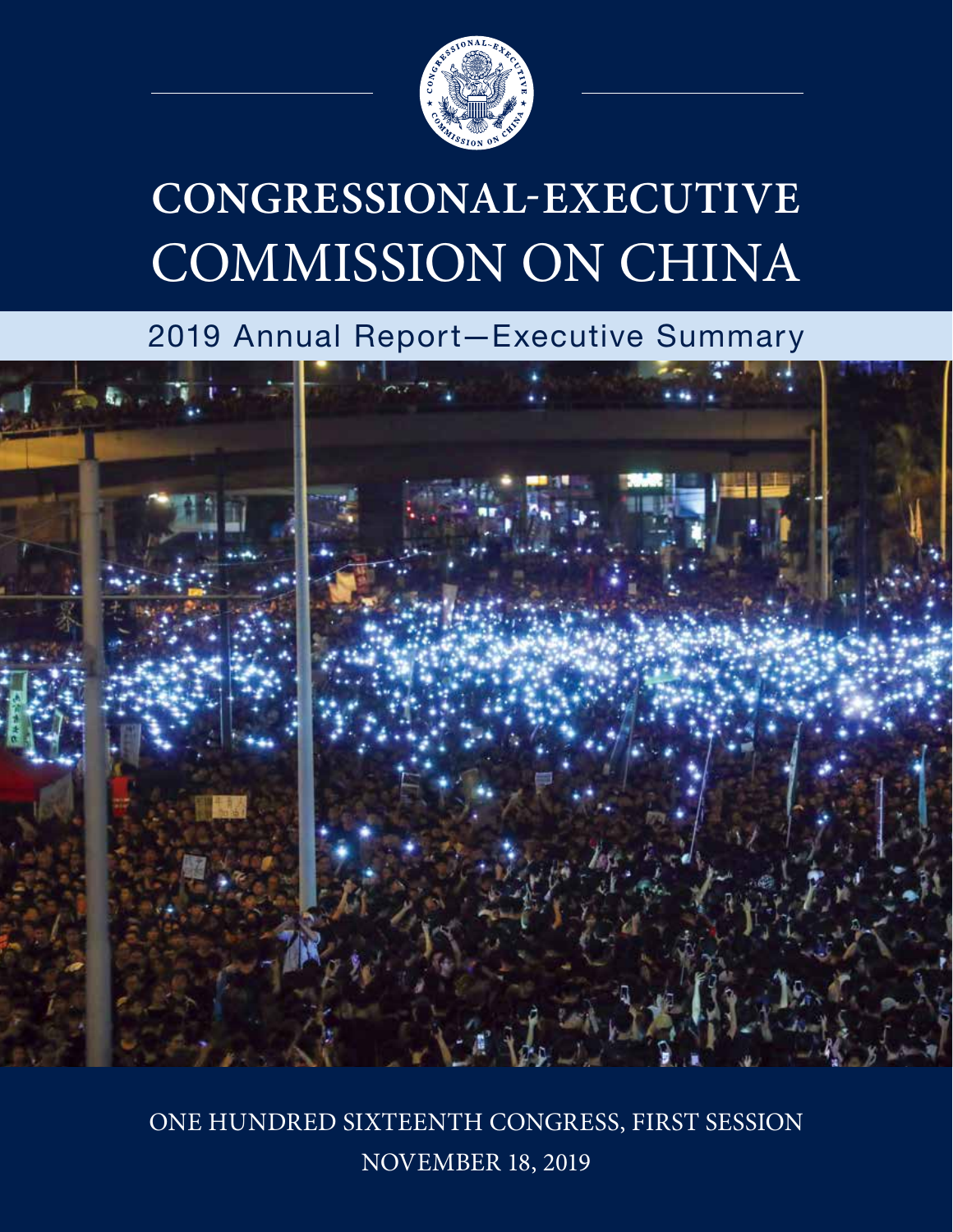

### **Protests Continue Against Extradition Bill**

TAMAR, HONG KONG - JUNE 16: Protesters sit outside the Central Government Offices in Tamar after a march from Causeway Bay to the government offices on June 16, 2019 in Tamar, Hong Kong. Organizers estimate two million people took part in the march calling on the government to withdraw the bill. (Photo by Sam Tsang/South China Morning Post via Getty Images)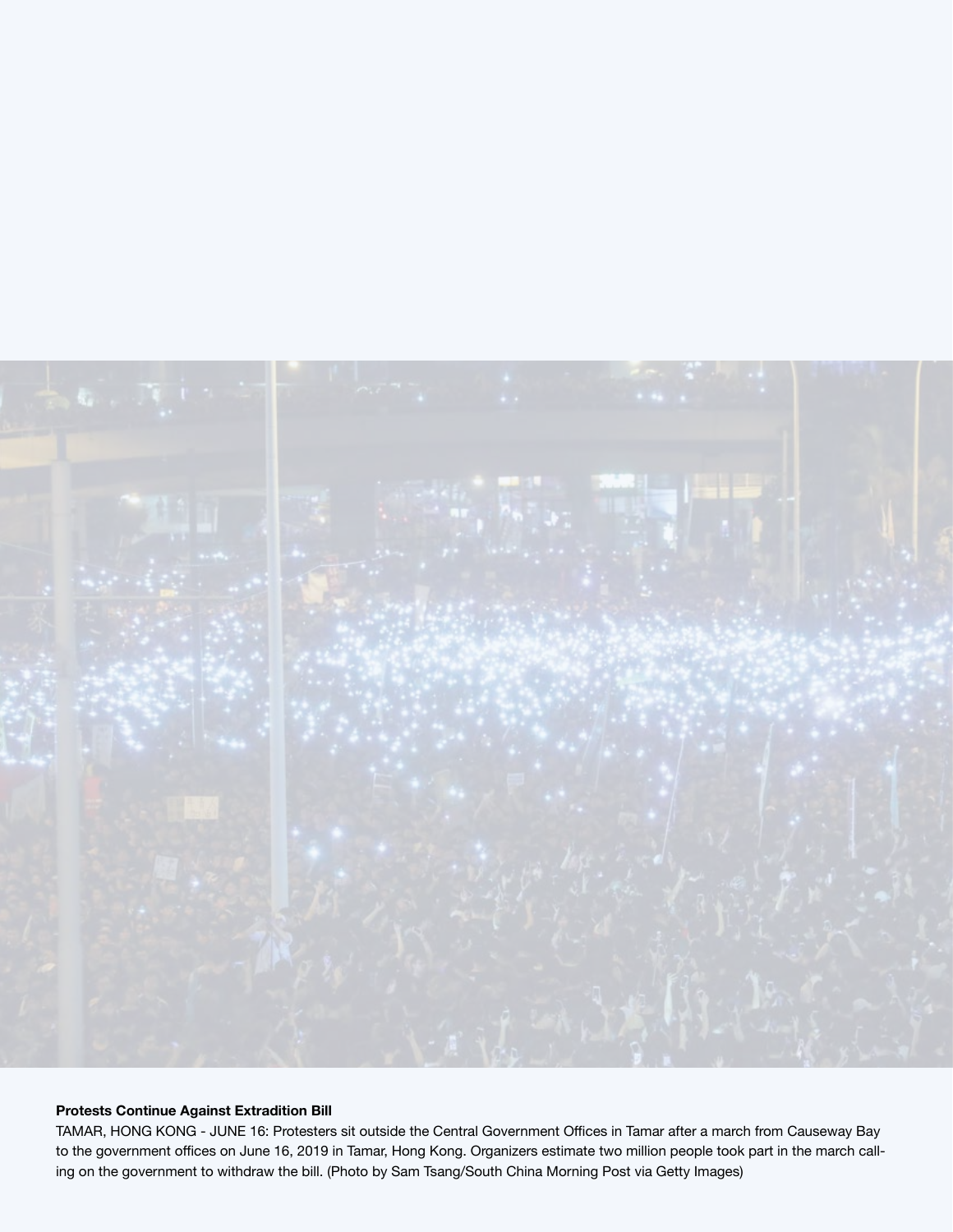

## **CONGRESSIONAL-EXECUTIVE**  COMMISSION ON CHINA

#### **Legislative Branch Commissioners**

#### **House**

James P. McGovern, Massachusetts, *Chair* Marcy Kaptur, Ohio Thomas Suozzi, New York Tom Malinowski, New Jersey Ben McAdams, Utah Christopher Smith, New Jersey Brian Mast, Florida Vicky Hartzler, Missouri

#### **Senate**

Marco Rubio, Florida, *Co-chair* James Lankford, Oklahoma Tom Cotton, Arkansas Steve Daines, Montana Todd Young, Indiana Dianne Feinstein, California Jeff Merkley, Oregon Gary Peters, Michigan Angus King, Maine

## **Executive Branch Commissioners**

Department of Labor, To Be Appointed Department of Commerce, To Be Appointed At-Large, To Be Appointed At-Large, To Be Appointed

#### Commission Staff

Jonathan Stivers, *Staff Director* Peter Mattis, *Deputy Staff Director*

Luke Adams, Elise Anderson, Steve Andrews, Mingzhi Chen, Scott Flipse, Megan Fluker, Sabrina Tsai Jennings, Amy Reger, Judy Wright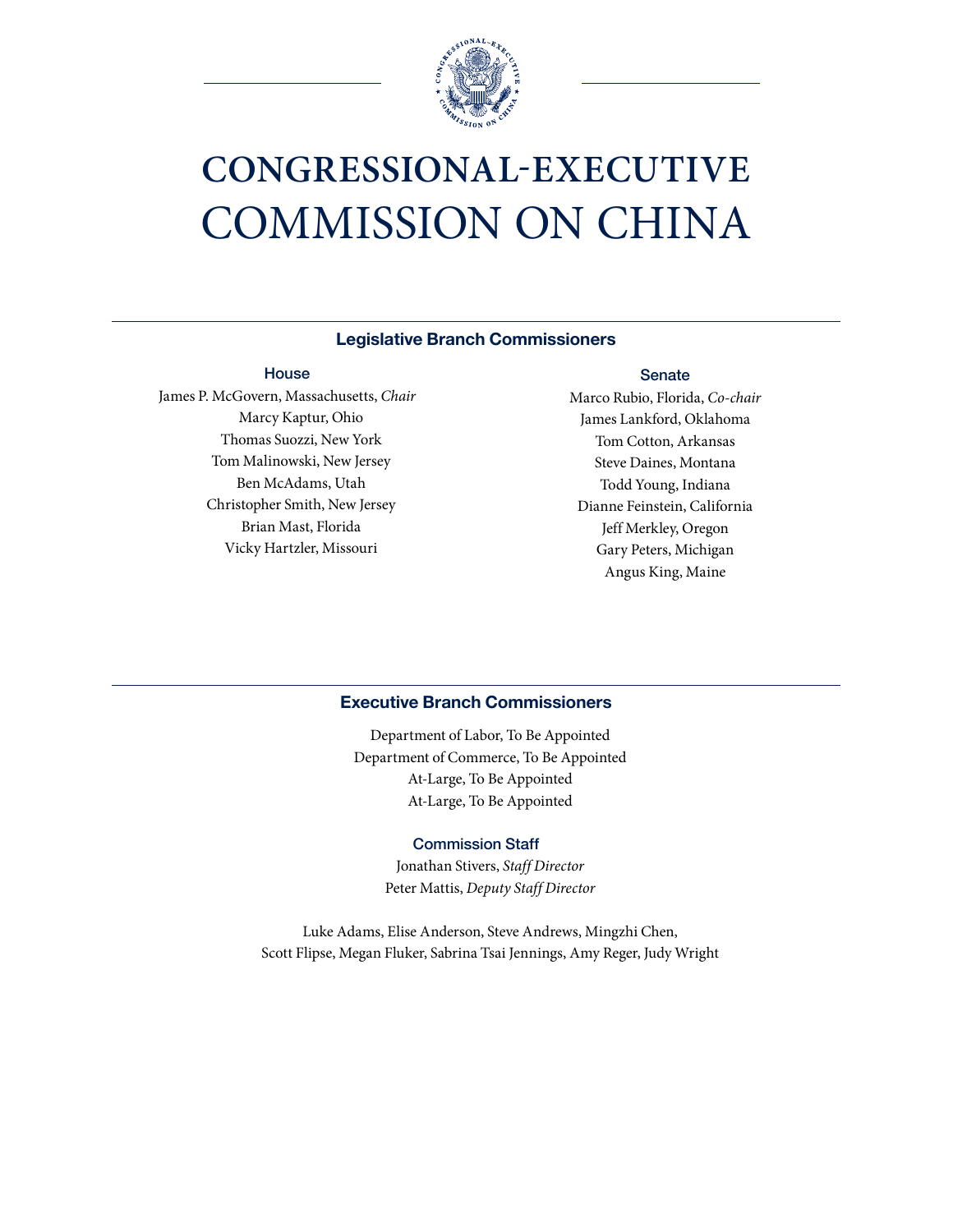## **STATEMENT FROM THE CHAIRS**

The Congressional-Executive Commission on China (Commission) was established by the U.S.-China Relations Act of 2000 (Public Law No. 106–286) as China prepared to enter the World Trade Organization. The Commission is manda (Public Law No. 106–286) as China prepared to enter the World Trade Organization. The Commission is mandated to monitor human rights and the development of the rule of law in China, and to submit an annual report to the President and Congress. The Commission is also mandated to maintain a database of political prisoners in China—individuals who have been detained or imprisoned by the Chinese government for exercising their internationally recognized civil and political rights, as well as rights protected by China's Constitution and other domestic laws.

The Commission's 2019 Annual Report covers the period from August 2018 to August 2019. The comprehensive findings and recommendations in this report focus on the Chinese government's compliance with or violation of internationally recognized human rights, including the right to free expression, peaceful assembly, religious belief and practice, as well as any progress or regression on the development of the rule of law. As discussed in the subsequent chapters of this report, the human rights and rule of law conditions in China have continued to worsen this past year.

A part of the Commission's mandate is the inclusion of recommendations for legislative and executive action. In addition to the recommendations contained in this report, the Commission drafted, edited, and provided support for numerous legislative initiatives over the last year, including those related to human rights in the Xinjiang Uyghur Autonomous Region, Hong Kong's autonomy and rule of law, Tibet policy and human rights, the 30th anniversary of the 1989 Tiananmen protests, and the use of advanced technology to facilitate human rights abuses in China.

Over the past year, the Commission held congressional hearings on "Hong Kong's Future in the Balance: Eroding Autonomy and Challenges to Human Rights," "Tiananmen at 30: Examining the Evolution of Repression in China," and "The Communist Party's Crackdown on Religion in China." The Commission also held a town hall event in New York City with the New York and New Jersey Tibetan communities. The Commission regularly conducts congressional briefings and meetings with non-governmental organizations, academics, legal professionals, and human rights advocates. The Commission's Political Prisoner Database is an important tool for documenting political prisoners in China and providing publicly accessible information on individual cases for U.S. Government officials, advocates, academics, journalists, and the public.

As Legislative and Executive Branch decisionmakers seek a more effective strategy for promoting human rights and the rule of law in China, the Commission plays an essential role in reporting on conditions, raising awareness of human rights violations, and informing U.S. policy. We are grateful for the opportunity to serve as the Commission Chair and Co-Chair, and we appreciate the attention of the U.S. Congress and Administration to the issues highlighted in this report.

Sincerely,

James P. Ure Dower

Representative James P. McGovern *Chair*

Senator Marco Rubio *Co-Chair*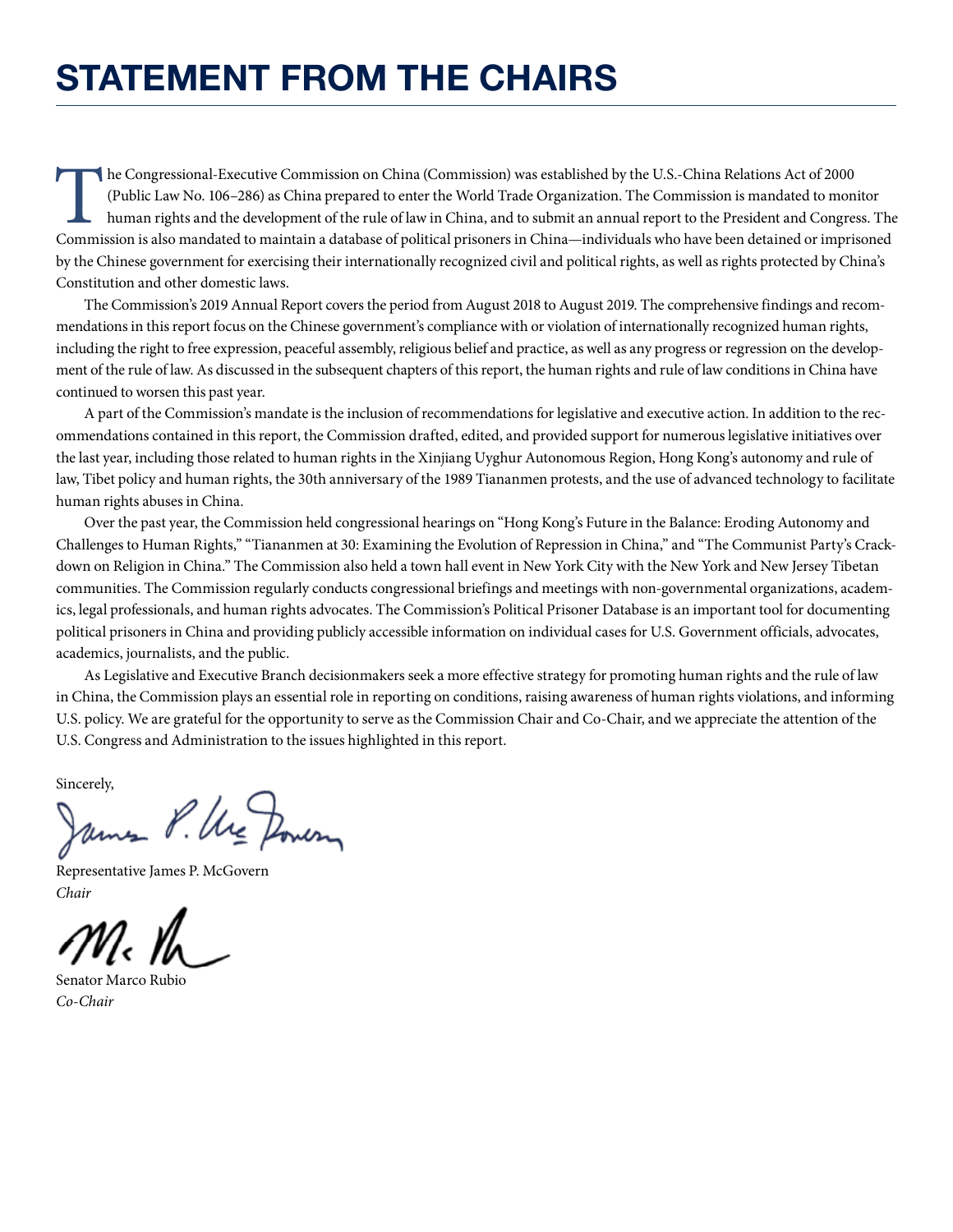It has been three decades since China's People's Liberation Army was ordered to forcefully end the peaceful protests for political reform in Tiananmen Square and throughout China. The violent suppression of the 1989 Tianan t has been three decades since China's People's Liberation Army was ordered to forcefully end the peaceful protests for political reform in Tiananmen Square and throughout China. The viopoint in history as the Chinese government and Communist Party suspended experiments in openness and reform and strengthened a hardline approach to prevent the growth of independent civil society and reinforce their control over the people of China.

Since the Tiananmen crackdown, the Chinese government and Party have expanded a costly and elaborate authoritarian system designed to intimidate, censor, and even imprison Chinese citizens for exercising their fundamental human rights, including freedom of expression, peaceful assembly, and freedom of religion. Authorities targeted and imprisoned citizens calling for democratic reform—including Nobel Peace Prize laureate Liu Xiaobo, who took part in the Tiananmen protests and co-authored Charter 08, a political treatise that called for constitutional government and respect for human rights. In the years since Tiananmen, Liu Xiaobo spent a total of almost 16 years in detention and died in state custody in 2017.

After Xi Jinping became Chinese Communist Party General Secretary in 2012, and President in 2013, the space for human rights advocacy and political reform narrowed further as the Chinese government and Party exerted a tighter grip over governance, law enforcement, and the judiciary. Under President Xi's tenure, authorities launched a nationwide crackdown on the legal community and rights defenders; curtailed civil society, acadamia, and religious life; led an anti-corruption campaign that helped remove political opposition inside the Party; and eliminated term limits on the presidency, signaling Xi's intention to remain in power indefinitely.

During its 2019 reporting year, the Congressional-Executive Commission on China (Commission) found that the human rights situation has worsened and the rule of law continued to deteriorate, as the Chinese government and Party increasingly used regulations and laws to assert social and political control. The Chinese government continued its crackdown on "citizen journalists" who report on human rights violations, with mainstream Chinese journalists calling conditions in China an "era of total censorship." The abuse of criminal law and police power to target rights advocates, religious believers, and ethnic minority groups also continued unabated, and reporting on such abuses became increasingly restricted.

Further, the Chinese government has become more efficient in the use of advanced technology and information to control and suppress the people of China. Nowhere is this more of a concern

than in the Xinjiang Uyghur Autonomous Region (XUAR), where the Commission believes Chinese authorities may be committing crimes against humanity against the Uyghur people and other Turkic Muslims. Over the past year, Chinese authorities have expanded a system of extrajudicial mass internment camps in the XUAR. Although the true number of detainees has not been publicly reported, experts estimate one million or more Uyghurs, Kazakhs, Kyrgyz, Hui, and others currently are or have been detained and subjected to abuse and forced labor in mass internment camps.

Outside the camps, the Chinese government and Party have created a pervasive and high-tech surveillance system in the XUAR that some observers have called an "open-air prison." The system integrates facial recognition cameras and real-time monitoring of cell phones into an Orwellian policing platform that observes every aspect of life in the XUAR and allows Chinese officials to tighten their control of Uyghurs and other Turkic Muslims in the region. This surveillance system is implemented—often with the assistance of domestic and international businesses using security personnel and surveillance technology that helps Chinese officials repress Uyghurs and others in the XUAR.

As the world commemorated the 30th anniversary of the Tiananmen Square Massacre in 2019, China's leaders not only refused to provide a full, public, and independent accounting of events, but also continued to prohibit any public mourning by the families of the victims and censored discussion of the events of 1989 in mainland China. Hundreds of thousands of people joined together in Victoria Park in Hong Kong to participate in a candlelight vigil on the Tiananmen anniversary.

In Hong Kong, millions of people took to the streets to protest the Hong Kong government's introduction of a bill to amend the city's extradition law, revisions that would put anyone in Hong Kong—including U.S. citizens—at risk of extradition to mainland China, where lack of due process and custodial abuses have been well documented. The protest on June 16, 2019, which organizers estimated had over two million participants, was spurred by the unwillingness of the Hong Kong government to formally withdraw the extradition bill. As protests continued throughout the summer, Hong Kong police used rubber bullets, tear gas, pepper spray, and water cannons against peaceful protesters. Although consideration of the extradition law amendments was suspended, protesters continued to call for the bill to be withdrawn and for accountability for the excessive use of force by the Hong Kong police and criminal gangs who were suspected of working with police—against protesters.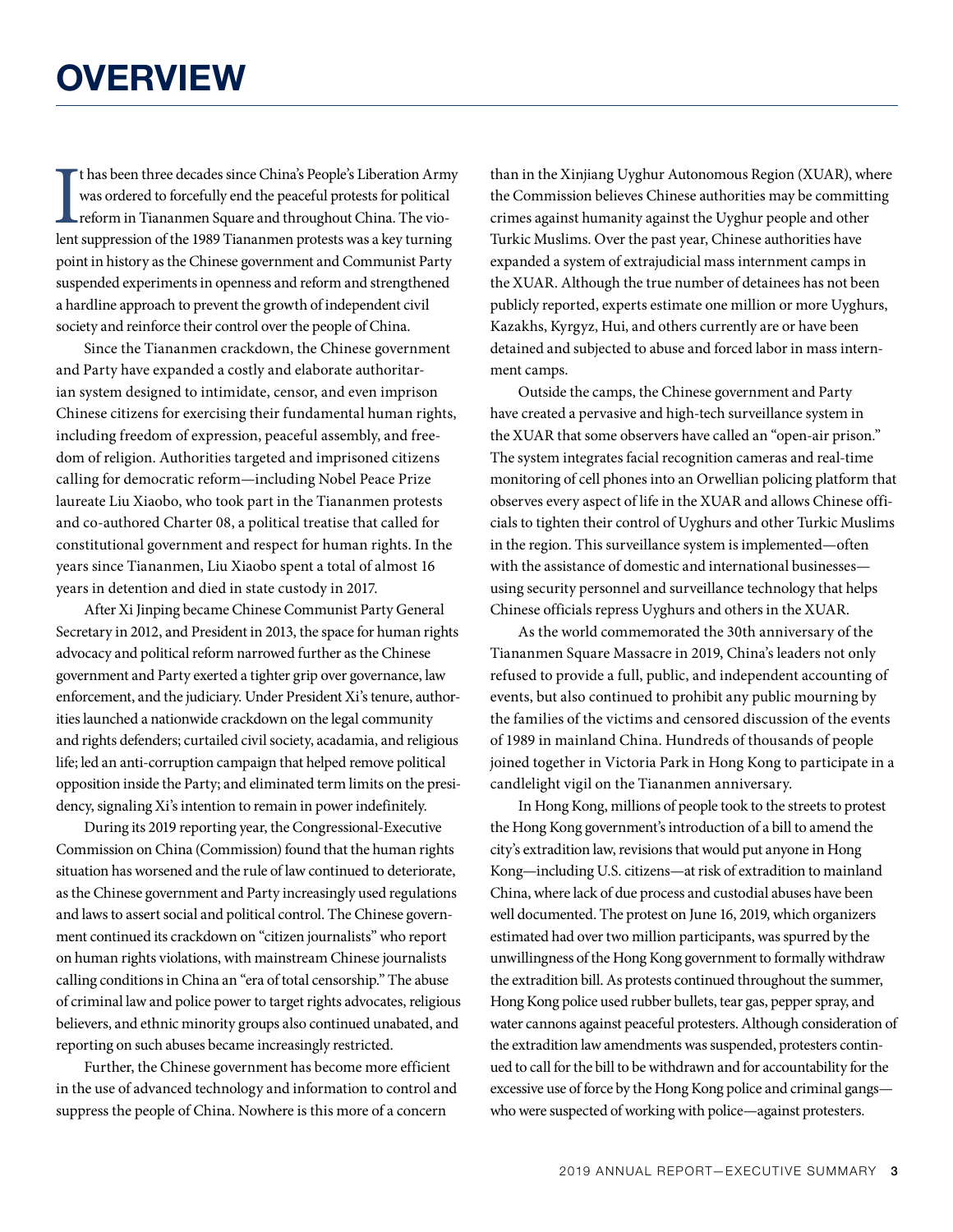The 2019 Hong Kong protests are a manifestation of an unprecedented grassroots movement revealing deep discontent with the erosion of Hong Kong's autonomy. Under the "one country, two systems" framework based on the 1984 Sino-British Joint Declaration and established by Hong Kong's Basic Law, the Chinese government agreed to allow Hong Kong a "high degree of autonomy" with the "ultimate aim" of electing its Chief Executive and Legislative Council members by universal suffrage. Yet instead of making progress toward universal suffrage, Hong Kong authorities have prosecuted and sentenced pro-democracy leaders, disqualified and removed pro-democracy legislators from office, and introduced a new national anthem bill that would restrict free expression. In addition, mainland Chinese authorities continued to arbitrarily detain Hong Kong bookseller Gui Minhai, who was first abducted in 2015. Anson Chan, the former Hong Kong Chief Secretary and Legislative Council member, recently offered this insight: "If only Beijing would understand what makes Hong Kong tick, what are the values we hold dear, then they can use that energy to benefit both China and Hong Kong. Instead, they have this mentality of control."

In Tibet, the 60th anniversary of the Dalai Lama's escape into exile passed without any progress toward a genuine dialogue between the Chinese government and the Dalai Lama or his representatives. This past year, Chinese authorities continued to systematically repress the peaceful exercise of internationally recognized human rights and intensify their restrictions on the religious and cultural life of Tibetans. Access to the Tibet Autonomous Region (TAR) remained tightly controlled, with international journalists reporting that it was more difficult to visit the TAR than North Korea. In a white paper issued in March 2019, the Chinese government restated the claim that it has the sole authority to select the next reincarnation of the Dalai Lama, in violation of the religious freedom of the Tibetan Buddhist community.

Chinese authorities continued to aggressively target unregistered Christian churches this past year as part of the implementation of new regulations on religious affairs. In a troubling development, congregations with hundreds of worshipers were officially banned, including Zion Church and Shouwang Church in Beijing municipality; Rongguili Church in Guangzhou municipality, Guangdong province; and the Early Rain Covenant Church in Chengdu municipality, Sichuan province. Sources also reported Protestant church closures in Guizhou, Henan, Anhui, and Zhejiang provinces.

The Chinese government and Communist Party seek to legitimize their political model internationally while preventing liberal and universal values from gaining a foothold inside China. The Party's United Front Work Department and Central Propaganda Department are increasingly active beyond China's borders, working to influence public perceptions about the Chinese government and neutralize perceived threats to the

Party's ideological and policy agenda. These efforts focus heavily on shaping the mediums through which ideas about China, what it means to be Chinese, and Chinese government activities are understood. The practical effect of these efforts is the exportation of the Party's authoritarian values. On the ground, this takes multiple forms, such as interfering in multilateral institutions; threatening and intimidating critics of the Chinese government; imposing censorship mechanisms on foreign publishers and social media companies; influencing academic institutions and critical analysis of China's past history and present policies; and compelling American companies to conform to the Party's narratives and to convey those narratives to U.S. policymakers. Chinese government-led investment and development projects abroad, such as the Belt and Road Initiative, bring with them a robust non-democratic political agenda. Just as at home, the Chinese government tries to integrate economic development and political control to leverage the market without endangering the Party's authoritarian values.

The people of China continued to actively organize and advocate for their rights, despite the Chinese government's deepening repression. In the labor sector, non-governmental organizations and citizen journalists documented numerous worker strikes and other labor actions over the past year, despite an expanded crackdown on labor advocates and citizen journalists throughout the country. At Jasic Technology in Shenzhen municipality, Guangdong province, workers who attempted to set up a trade union were taken into custody in a crackdown starting in July 2018. Authorities also detained supporters of the Jasic workers, including university students, labor rights advocates, and citizen journalists, many of whom remained in detention as of August 2019. Earlier this year, Chinese internet technology workers launched a campaign against exploitative work hours—referred to as "996," a 9 a.m. to 9 p.m. schedule for six days a week common in many Chinese companies. Such long hours violate China's labor laws.

Women in China continued to face severe discrimination in hiring, wages, and promotions along with gender bias and sexual harassment in the workplace. Public pressure from advocacy campaigns, including a #MeToo-inspired movement, led Chinese officials to initiate policies to address sexual harassment and gender discrimination in employment. Nonetheless, inadequate enforcement and discriminatory laws persist.

Rising authoritarianism in China is one of the most important challenges of the 21st century. In the coming decades, global challenges will require a constructive Chinese role that respects and elevates the voices of over 1.3 billion people in China instead of suppressing them. U.S. foreign policy must prioritize the promotion of universal human rights and the rule of law in China, not only to respect and protect the basic dignity of the people of China, but to better promote security and prosperity for all of humanity.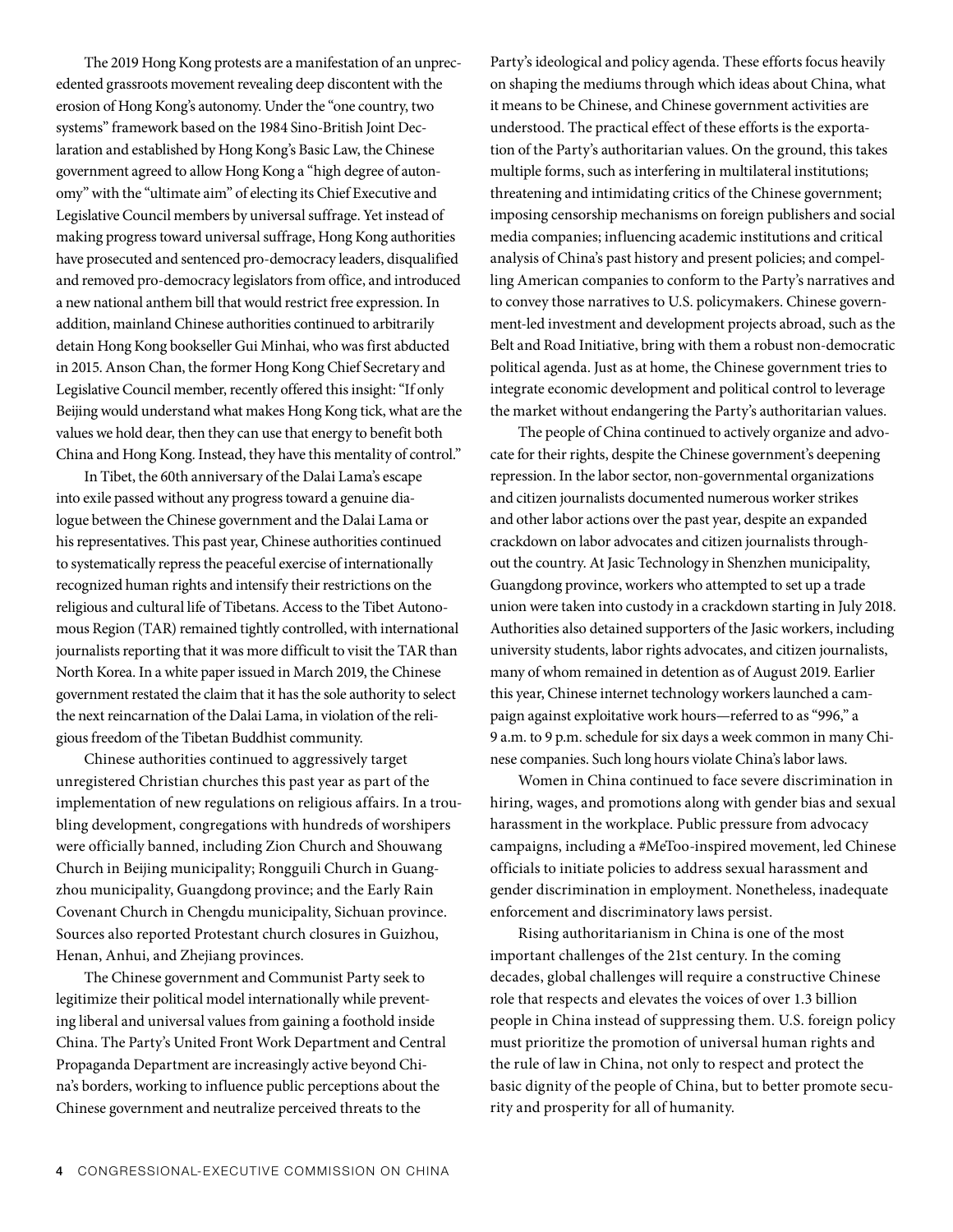## **FREEDOM OF EXPRESSION**

- The Chinese government and Communist Party continued to restrict freedom of expression and freedom of the press in contravention of international human rights standards.
- At the UN Human Rights Council's third Universal Periodic Review (UPR) of China's compliance with international human rights norms, non-governmental organizations (NGOs) reported that the Chinese government and Communist Party violated freedom of expression and freedom of the press. NGO stakeholders raised concerns about Chinese government influence over the UPR process.
- Conditions for journalism in China continued to deteriorate. Some professional Chinese journalists described current conditions for journalism as an "era of total censorship." In addition, the government's ongoing crackdown on "citizen journalists" who have founded or are associated with websites that document human rights violations continued, as seen in the detention of individuals focused on labor conditions, such as **Wei Zhili**, **Yang Zhengjun**, and **Ke Chengbing**. Foreign journalists faced multiple challenges from the government, including surveillance, harassment, and obstruction.
- The government and Party continued to link internet security to national security. This past year, authorities detained and prosecuted individuals who criticized government officials and policies online. Authorities also censored or distorted a range of news and information that the government deemed "politically sensitive," including the 30th anniversary of Tiananmen, rights conditions in the Xinjiang Uyghur Autonomous Region (XUAR), the protests in Hong Kong against proposed extradition legislation, and trade issues.
- Declining academic freedom in China linked to Party General Secretary and President Xi Jinping's reassertion of ideological control over universities was illustrated by reports of the internment of hundreds of predominantly Uyghur scholars in mass internment camps in the XUAR; the detentions of university students who advocated for labor rights; and the dismissal, suspension, and other forms of discipline imposed on faculty who criticized the government and Party.

## **WORKER RIGHTS**

- China's laws and practices continued to contravene international worker rights standards, including the right to create or join independent trade unions. The All-China Federation of Trade Unions, an organization under the direction of the Chinese Communist Party, remains the only trade union organization permitted under Chinese law.
- The Chinese government did not publicly report on the number of worker strikes and protests, and NGOs and citizen journalists continued to face difficulties in obtaining comprehensive information on worker actions. The Hong Kong-based NGO China Labour Bulletin, documented 1,702 strikes and other labor actions in 2018, up from 1,257 strikes and other labor actions in 2017. In March 2019, Chinese internet technology workers launched a campaign against "996"—a 9 a.m. to 9 p.m. schedule for six days a week common in many Chinese technology companies. The campaign began with a project on the Microsoft-owned software development platform Github that identified how the schedule violates provisions in Chinese labor laws. The project received over 200,000 stars indicating popular support.
- During the 2019 reporting year, Chinese authorities restricted the ability of civil society organizations to work on labor issues, and authorities expanded a crackdown on labor advocates across China. As of August 2019, authorities continued to detain over 50 workers and labor advocates, including **Fu Changguo, Zhang Zhiyu** (more widely known as Zhang Zhiru), and **Wu Guijun**.
- Chinese authorities and university officials monitored, harassed, and detained students and recent graduates who advocated on behalf of workers. Authorities detained approximately 50 supporters of workers who attempted to organize an independent union at Jasic Technology in Shenzhen municipality, Guangdong Province, including Peking University graduate **Yue Xin**. In October 2018, Cornell University's School, of Industrial and Labor Relations suspended two student exchange programs with Renmin University due to "gross violations of academic freedom" in China. As of May 2019, Chinese authorities had detained 21 members of the Marxist Society at Peking University, including **Qiu Zhanxuan** and **Zhang Shengye**.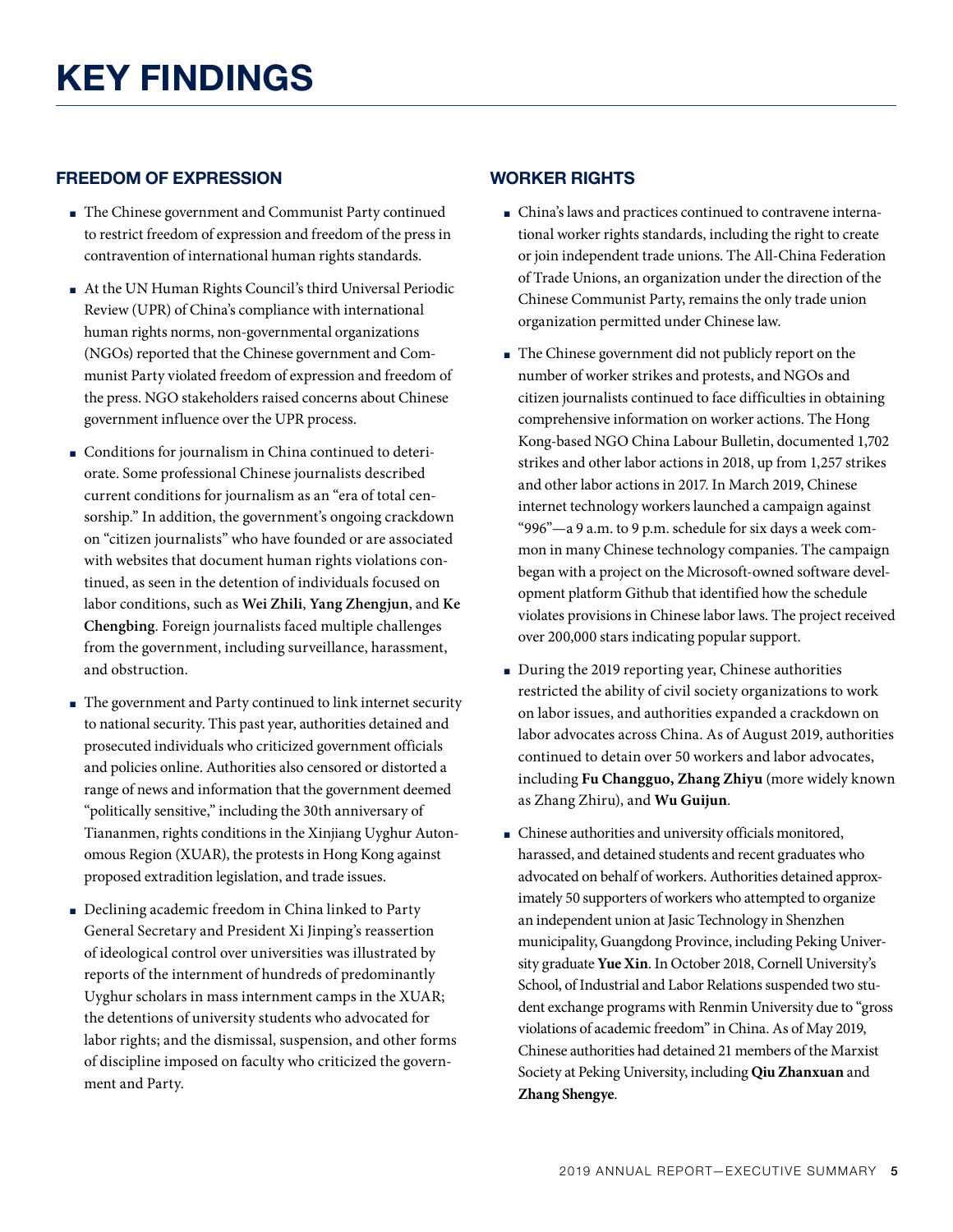■ Government data showed a continued decline in workplace deaths this past year, although Chinese workers and labor organizations expressed concern about inadequate safety equipment and training. In March 2019, a chemical explosion killed 78 people in Jiangsu province, the largest industrial accident in China since 2015.

## **CRIMINAL JUSTICE**

- Chinese government and Communist Party officials continued to abuse criminal law and police power to punish government critics and "maintain stability" (*weiwen*) with the goal of perpetuating one-party rule. The Chinese government used the criminal law to target rights advocates, religious believers, and ethnic minority groups.
- The government continued to claim that it reserved the death penalty for a small number of crimes and only the most serious offenders. Amnesty International estimated that China carried out more executions than any other country. The death penalty disproportionately targeted ethnic and religious minorities, such as Muslim Uyghurs, for their religious beliefs.
- Authorities continued to use various forms of arbitrary detention to deprive individuals of their liberty this past year, contravening international human rights standards.
- Authorities held rights advocates, lawyers, petitioners, and others in prolonged pretrial detention, including under "residential surveillance at a designated location," a form of incommunicado detention that can last up to six months, restricts access to counsel, and places detainees at risk of abuse by authorities.

## **FREEDOM OF RELIGION**

■ Scholars and international rights groups have described religious persecution in China over the last year to be of an intensity not seen since the Cultural Revolution. Chinese Communist Party General Secretary Xi Jinping has doubled down on the "sinicization" of religion—a campaign that aims to bring religion in China under closer official control and into conformity with officially sanctioned interpretations of Chinese culture. Authorities have expanded the "sinicization" campaign to target not only religions perceived as "foreign," such as Islam and Christianity, but also Han Buddhism, Taoism, and folk religious beliefs.

- Violations of the religious freedom of Hui Muslim believers continued to intensify, with plans to apply "anti-terrorism" measures currently used in the Xinjiang Uyghur Autonomous Region (XUAR) in the Ningxia Hui Autonomous Region (Ningxia)—a region with a high concentration of Hui Muslim believers. A five-year plan to "sinicize" Islam in China was passed in January 2019. Meanwhile, ongoing policies included measures requiring Islamic religious leaders and lay believers to demonstrate their political reliability.
- Chinese authorities continued to subject Protestant Christian believers in China belonging to both official and house churches to increased surveillance, harassment, and control. The Commission observed reports this past year of official bans of large unregistered churches, including Zion Church and Shouwang Church in Beijing municipality, Rongguili Church in Guangzhou municipality, Guangdong province, and Early Rain Covenant Church in Chengdu municipality, Sichuan province. After the PRC Ministry of Foreign Affairs signed an agreement with the Holy See in September 2018 paving the way for unifying the state-sanctioned and underground Catholic communities, local Chinese authorities subjected Catholic believers in China to increasing persecution by demolishing churches, removing crosses, and continuing to detain underground clergy.
- As in previous years, authorities continued to detain Falun Gong practitioners and subject them to harsh treatment, with 931 practitioners reportedly sentenced for criminal "cult" offenses in 2018. Human rights organizations and Falun Gong practitioners documented coercive and violent practices against practitioners during custody, including physical violence, forced drug administration, and other forms of torture.
- Bans on religious belief proliferated at the local level for students and various professionals. Party disciplinary regulations were revised to impose harsher punishment on members for manifestations of religious belief.

| Percentage of Worker Strikes and Other Labor Actions by Sector |                      |                     |                       |                 |             |                              |  |  |
|----------------------------------------------------------------|----------------------|---------------------|-----------------------|-----------------|-------------|------------------------------|--|--|
|                                                                | <b>Manufacturing</b> | <b>Construction</b> | <b>Transportation</b> | <b>Services</b> | Other       | <b>Total Number Reported</b> |  |  |
| 2018                                                           | 15.5% (263)          | 44.8% (763)         | 15.9% (270)           | 13.3% (227)     | 10.6% (180) | 1.702                        |  |  |
| 2017                                                           | 19.7% (267)          | 38.1% (518)         | $8.6\%$ (117)         | 15.2% (207)     | 10.8% (148) | l.257                        |  |  |

Source: China Labour Bulletin. Note that the percentages indicate the percentage of total worker actions documented that year.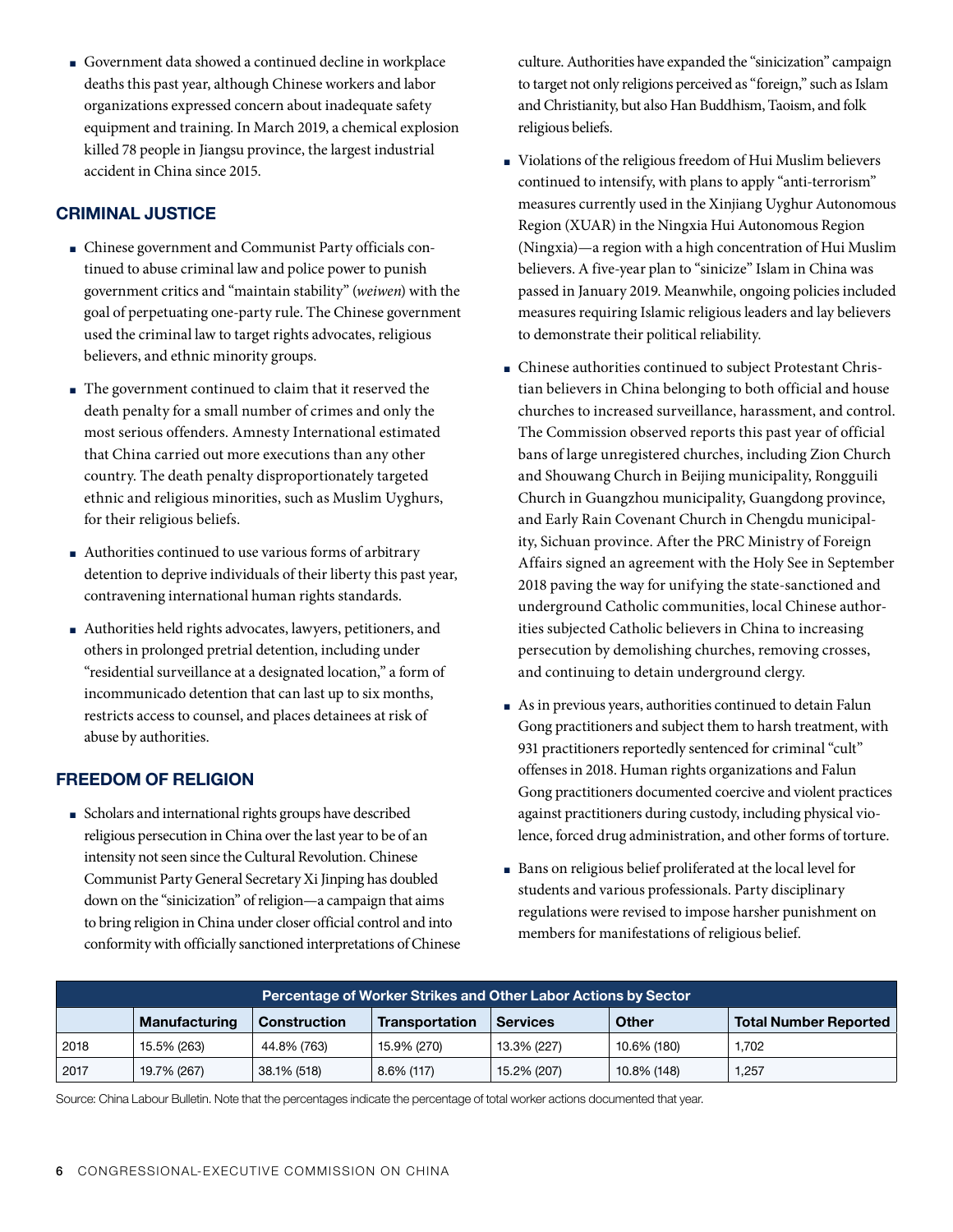### **ETHNIC MINORITY RIGHTS**

- Authorities carried out the physical destruction and alteration of Hui Muslim spaces and structures, continuing a recent trend away from relative toleration of Hui Muslim communities. These changes narrowed the space for Hui Muslim believers to assert an ethnic and religious identity distinct from that of the dominant Han Chinese population.
- Mongol herders in the Inner Mongolia Autonomous Region protested and petitioned the government over the loss of traditional grazing lands. As in past reporting years, authorities detained some of the Mongol herders who peacefully protested.

## **POPULATION CONTROL**

- Central government authorities rejected calls to end birth restrictions, despite population experts and National People's Congress delegates voicing demographic, economic, and human rights concerns over the Chinese government's population control policies. The Commission continued to observe reports of Chinese authorities threatening or imposing punishments on families for illegal pregnancies and births, using methods including heavy fines, job termination, and abortion.
- The Chinese government's restrictive family planning policies have exacerbated China's aging society and sex ratio imbalance. Human trafficking for forced marriage and commercial sexual exploitation continue to be challenges that have worsened under the decades-long population control policies implemented by the Chinese government.

## **SPECIAL TOPIC: MIGRANT NEIGHBORHOODS A TARGET OF ANTI-CRIME AND VICE CAMPAIGN**

- An anti-crime campaign launched by central authorities in 2018 was used to target marginalized groups in China. Called the "Specialized Struggle to Sweep Away Organized Crime and Eliminate Vice," the stated aims of the three-year campaign include guaranteeing China's lasting political stability and further consolidating the foundation of Communist Party rule.
- The Commission observed reports of local governments invoking this anti-crime campaign in order to target petitioners (individuals who seek redress from the government), religious believers, village election candidates, and lawyers. Some local governments have also increased monitoring of internal migrant neighborhoods in the name of the anticrime campaign.

#### **STATUS OF WOMEN**

- Women in China face severe discrimination throughout their careers, from job recruitment and hiring to wages and promotions. Gender bias and sexual harassment in the workplace are major factors contributing to the employment gender gap, as well as national laws mandating parental leave and other entitlements for women but not men.
- Despite official repression, independent public advocacy for women's rights continued to influence public discourse and policy. Following significant public pressure via advocacy campaigns led by grassroots activists, Chinese officials initiated policies to address gender discrimination in employment, including creating a cause of action for disputes over employment discrimination and sexual harassment and a series of policies aimed primarily at punishing employers for discriminatory job recruitment practices. Nonetheless, inadequate enforcement and discriminatory laws and sexual harassment persist.
- Thirty percent of women have experienced some form of domestic violence, yet as of December 2018—nearly three years after the passage of the PRC Anti-Domestic Violence Law in March 2016—Chinese courts had issued only a total of 3,718 protection orders.

#### **HUMAN TRAFFICKING**

- Chinese authorities subjected Uyghur Muslims and other ethnic minorities in the XUAR to forced labor in the production of food, textiles, and other goods.
- Women and girls from countries including Burma (Myanmar), Cambodia, Indonesia, North Korea, Pakistan, and Vietnam were trafficked into China for forced marriage and sexual exploitation; and individuals from Burma, Nepal, and North Korea were trafficked to China for the purpose of forced labor. Chinese nationals were trafficked outside of China to other parts of the world, including the United States.
- The government of the Democratic People's Republic of Korea (DPRK) reportedly continued to generate revenue by sending DPRK nationals to work in China under conditions that may constitute forced labor, in possible violation of UN sanctions.
- Hong Kong remained a destination for the trafficking of migrant domestic workers from Indonesia and the Philippines who face exploitative working conditions.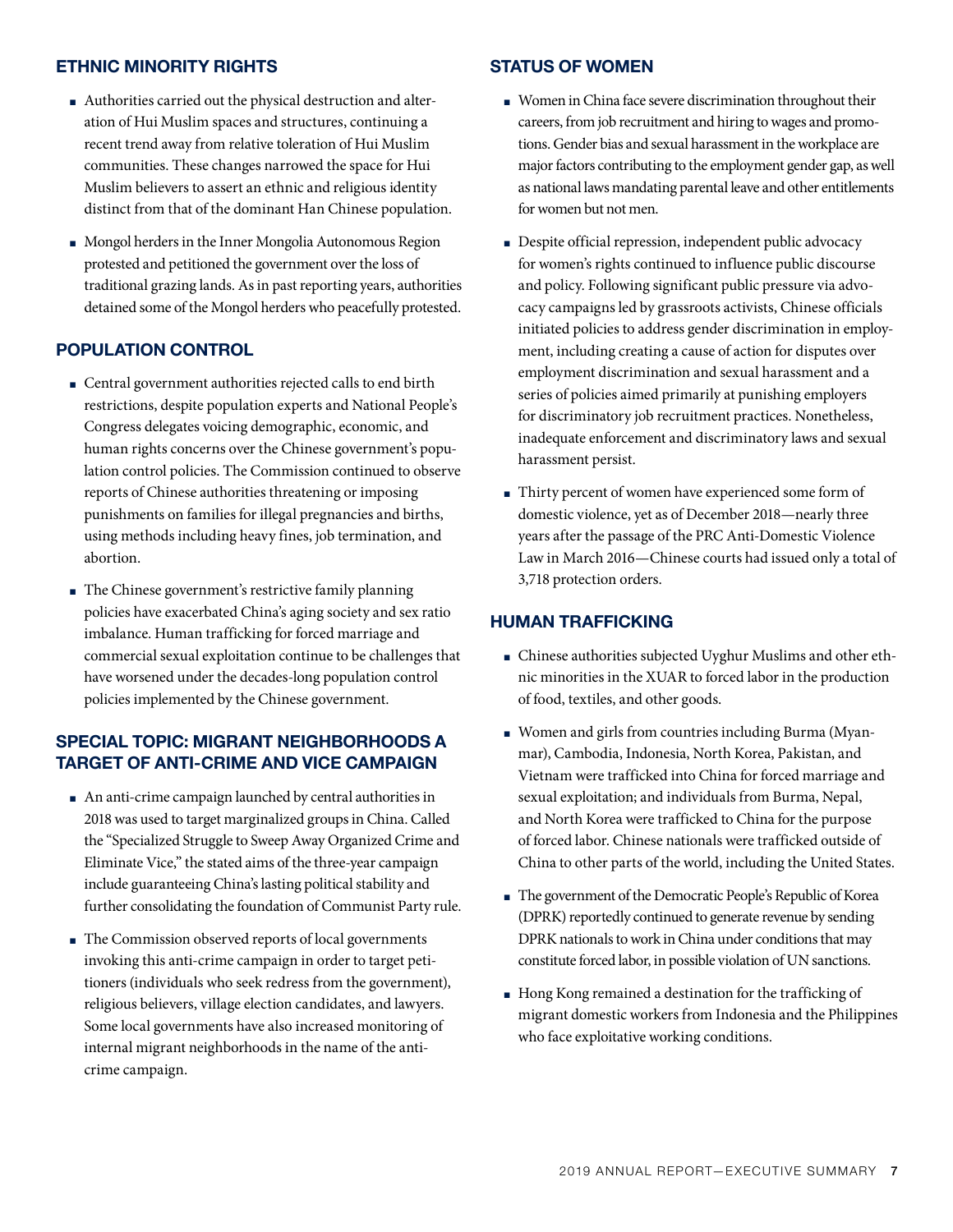## **NORTH KOREAN REFUGEES IN CHINA**

- The Chinese government continued to detain North Korean refugees in China and repatriate them to the DPRK, where they face severe punishment, including torture, imprisonment, forced labor, and even execution. The repatriation of North Korean refugees violates China's obligations under international human rights and refugee law and may amount to "aiding and abetting crimes against humanity." This past year, Chinese and North Korean authorities reportedly imposed stricter border controls to deter North Korean refugees from escaping the DPRK.
- The majority of North Korean refugees leaving the DPRK are women. The Chinese government's refusal to recognize these women as refugees denies them legal protection and may encourage the trafficking of North Korean women and girls within China. Many children born to Chinese fathers and North Korean mothers remain deprived of basic rights to education and other public services, owing to their lack of legal resident status in China, which constitute violations of the PRC Nationality Law and the Convention on the Rights of the Child.

## **PUBLIC HEALTH**

- Food safety and vaccine safety scandals continued to emerge this past year, despite the Chinese government's attempts in the past decade to improve quality control. Analysts point to a lack of accountability, weak regulatory capacity and enforcement of laws, corruption, and government procurement systems that favor low-cost goods. The National People's Congress passed a new vaccine law in June 2019 aimed at strengthening vaccine supervision, penalizing producers of substandard or fake vaccines, and introducing compensation for victims of faulty vaccines.
- Despite strong regulations aimed at improving food and vaccine safety and punishments for companies and individuals found guilty of criminal acts, authorities also continued to detain citizens for speaking out and organizing protests, including victims and parents of children who received tainted vaccines.
- Chinese authorities reportedly continued to forcibly commit individuals to psychiatric facilities, including government critics and those with grievances against government officials and legal processes, even though the PRC Mental Health Law prohibits such abuses.

## **THE ENVIRONMENT**

■ Environmental pollution remained a major challenge in China due to authorities' top-down approach to environmental

challenges, transparency shortcomings, and the suppression and detention of environmental advocates. The Chinese government's vision of environmental governance was articulated in the National Development and Reform Commission's work report for 2018, which states, "the government leads, enterprises are the main actors, and social organizations and the public participate." The role for the public in environmental protection, however, remained limited.

■ In 2018, carbon dioxide emissions in China continued to increase, as Chinese state-owned banks funded international coal-fired power projects. While the Chinese government continued to report progress in environmental protection, a March 2019 ranking of air pollution in over 3,000 cities around the world, indicated that 57 of the 100 most polluted cities in 2018 (based on fine particulate concentrations) were in China.

## **BUSINESS AND HUMAN RIGHTS**

- Chinese domestic businesses and international businesses are increasingly at risk of complicity in the egregious human rights violations committed by the Chinese Communist Party and government. For example, in the XUAR, experts have documented the rapid expansion of a network of mass internment camps in which authorities have arbitrarily detained over a million individuals from predominantly Muslim ethnic minority groups. For example, the company **Hangzhou Hikvision Digital Technology** has supplied surveillance systems to the camps as part of a public-private partnership with XUAR authorities.
- The Commission observed numerous reports this past year of forced labor in the XUAR. One investigation found that materials from firms using forced labor in the XUAR had entered the supply chains of major international clothing companies, including **Adidas**, **H&M**, **Nike**, and **Patagonia**.
- Chinese security authorities continued to work with domestic companies to expand the reach and analytical power of government surveillance systems across China. Chinese technology firms **SenseTime**, **Megvi**i, **CloudWalk**, **Yitu**, and **Tiandy** all reportedly sold technology to Chinese authorities for use in surveillance systems. The government used this technology to surveil rights advocates and others the government views as threats.

## **CIVIL SOCIETY**

■ In the past few years, the Chinese government has harshly repressed human rights lawyers, women's rights advocates, labor rights defenders, citizen journalists, and petitioners. In conjunction with the continued implementation of legislative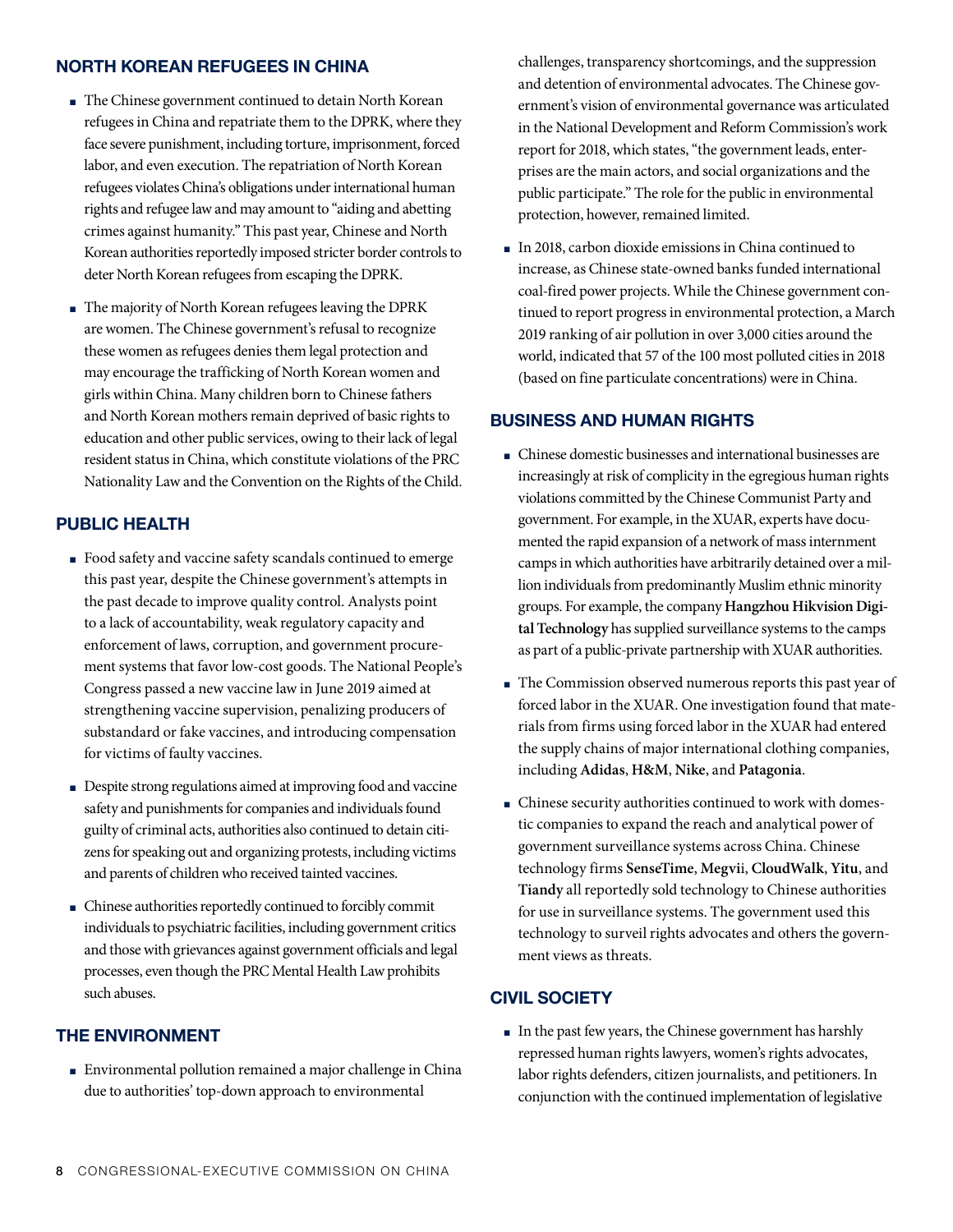and regulatory reforms passed in 2016 and the increased role and purview of the Party over all aspects of Chinese society, the space non-governmental organizations (NGOs) had to carry out human rights advocacy activities continued to shrink.

- The Chinese government highlighted overseas NGOs as threats to China's "political security," without defining the term. The Chinese government invoked this vague term to crack down on organizations working in human rights and rule-of-law advocacy.
- Chinese government efforts to label rights advocacy as driven by foreign interests made it increasingly difficult for individuals in China to organize and advocate for their rights. For example, Chinese authorities carried out a largescale nationwide crackdown on labor rights advocates that began in July 2018 when workers at the Jasic Technology factory in Shenzhen municipality, Guangdong province, attempted to organize a labor union and received widespread national support from university students and internet users. Authorities portrayed the labor protests as orchestrated by a "foreign-funded" NGO, and harassed, physically assaulted, detained, and prosecuted labor advocates and supporters.
- The Chinese government continued to suppress the rights of lesbian, gay, bisexual, transgender, and questioning (LGBTQ) individuals in China. LGBTQ individuals faced a multitude of challenges, including a lack of legal protections. The Chinese government cracked down on organizations and rights defenders active on LGBTQ issues. Nevertheless, LGBTQ advocates supported online campaigns highlighting workplace discrimination and sexual harassment, and censorship. The Chinese government has not followed multiple recommendations from UN bodies regarding LGBTQ protections.

## **INSTITUTIONS OF DEMOCRATIC GOVERNANCE**

- China's one-party authoritarian political system remained out of compliance with international human rights standards because authorities deprived citizens of the right to meaningfully participate in an electoral process and in public affairs in general.
- As General Secretary Xi Jinping continued to promote rulebased governance, the Chinese Communist Party passed a series of rules to formalize the manner and extent of the Party's control over the government and society. These rules reinforced the all-encompassing authority of the Party and the centralized personal leadership of Xi Jinping. One set of rules formalized the Party's longstanding control over the judiciary, the procuratorate, public security agencies, national security agencies, and judicial administration agencies.
- Central authorities also issued rules to regulate personnel management in the government by requiring civil servants to receive political indoctrination and by imposing political considerations as criteria for career advancement. In one instance, the Party Central Committee issued an opinion prohibiting officials from expressing views inconsistent with or "improperly discussing" the Party's policy even outside of work hours.
- Citizens' opportunities to participate in limited local elections diminished this past year. Chinese authorities reduced the frequency of elections for grassroots-level committees—from once every three years to once every five years—in order to synchronize with the terms of the corresponding Party offices, thereby "complementing the Party's complete leadership."
- On the international stage, China categorically denied responsibility for human rights violations despite evidence of human rights abuses. It further rejected recommendations to cease the practice of arbitrary detention and rejected calls to release political prisoners.

## **ACCESS TO JUSTICE**

- Chinese authorities continued to influence the judiciary, control the legal profession, and persecute human rights lawyers in violation of the International Covenant on Civil and Political Rights.
- Official media's promotion of the Party's absolute leadership over the judiciary had a negative impact on the overall judicial process. The Supreme People's Court planned to amend past judicial interpretations to conform to the approved political ideology and not issue any new judicial interpretations unless the topic is specified by the Party. With respect to the legal profession, the Minister of Justice urged lawyers to "unify their thoughts" and to accept the Party's complete leadership over their work.
- Authorities continued to view legal representation provided by human rights lawyers as a threat to the Party's political security, as they continued to criminally prosecute them on charges such as "subversion of state power." Authorities also restricted speech and movement of human rights lawyers, and in some cases stripped them of their law licenses.

## **XINJIANG**

■ In the last year, authorities in the XUAR expanded a system of extrajudicial mass internment camps, arbitrarily detaining one million or more Uyghurs, Kazakhs, Kyrgyz, Hui, and others. Security personnel at the camps subjected detainees to torture, including forced ingestion of medication as well as punishment for behavior deemed religious; forced labor; overcrowding;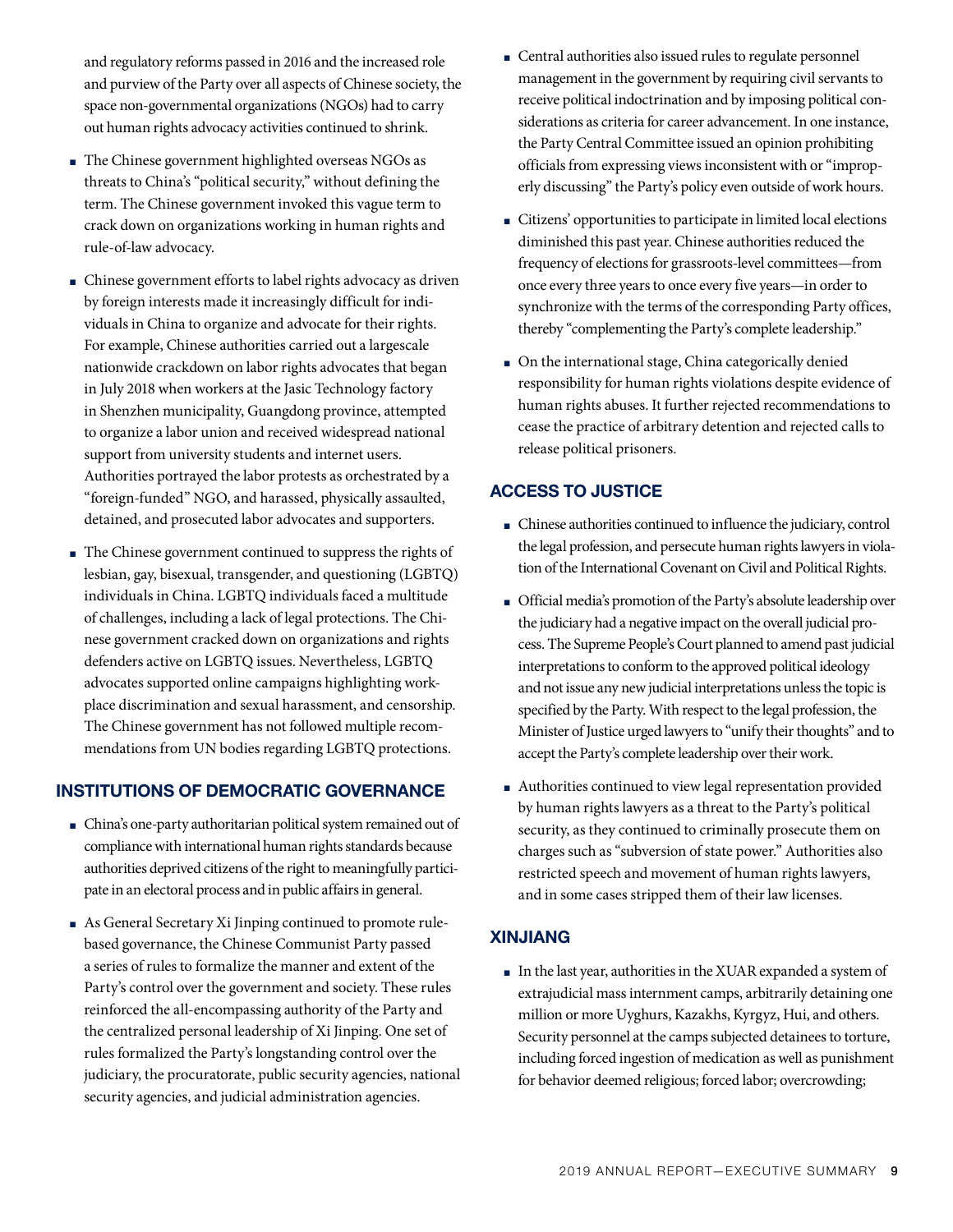deprivation of food; and political indoctrination. Authorities transferred some detainees from mass internment camps in the XUAR to detention facilities in other parts of China, due to factors including overcrowding in camps within the XUAR and authorities' desire to conceal information on camp detainees. Some detainees reportedly died in camps due to poor conditions, medical neglect, or other reasons.

- Scholars and rights groups provided a strong argument, based on available evidence, that the "crimes against humanity" framework may apply to the case of mass internment camps in the XUAR. Article 7 of the Rome Statute of the International Criminal Court provides a list of 11 acts that may constitute "crimes against humanity" "when committed as part of a widespread or systematic attack directed against any civilian population, with knowledge of the attack."
- Mass internment camp detainees reportedly included permanent residents of the United States and Australia. American officials stated in March 2019 that Chinese authorities may have detained several American residents in mass internment camps. As of August 2019, Chinese authorities reportedly detained ten or more Australian residents. In addition, at least five Australian children reportedly were unable to leave the XUAR due to restrictions on the freedom of movement of their parents in the XUAR.
- Authorities reportedly placed the children of mass internment camp detainees in the XUAR in orphanages, welfare centers, and boarding schools, often despite the willingness of other relatives to care for the children, raising concerns of forcible assimilation.
- XUAR government authorities continued to use surveillance technology and other measures to tighten state control over

ethnic minority groups in the region, and to identify individuals to detain in mass internment camps. A Human Rights Watch report documented authorities' continued use of a centralized system known as the "Integrated Joint Operations Platform" (IJOP) to compile and analyze information collected through mass surveillance mechanisms in the XUAR and to detect "abnormal" behaviors, targeting individuals for detention in camps or other types of restriction on movement.

## **TIBET**

- The Chinese government and Communist Party significantly tightened restrictions on access to the Tibet Autonomous Region (TAR) and other Tibetan areas in China for international journalists, non-governmental organizations (NGOs), foreign officials, scholars, and members of the Tibetan diaspora. Chinese authorities require all foreign visitors to the TAR to apply for a special permit. Tourists must be accompanied by government-designated tour guides, and are only allowed to see controlled sites. International journalists said that the isolation of the TAR is worse than that of North Korea, allowing the Chinese government to conceal human rights abuses and environmentally damaging largescale activities, such as damming rivers and mining, and to promote the claim that Tibetans benefit from and support the Party and its actions.
- The government and Party intensified security and surveillance in the TAR and other Tibetan autonomous areas, using increasingly advanced technology, and continued an "anticrime and vice campaign" to crack down on Tibetans suspected of organizing or participating in activities that authorities deem to be threatening to government control or "social stability."

| Acts listed in Article 7 of the Rome Statute                                  | Possible application to Turkic Muslims in the XUAR                        |
|-------------------------------------------------------------------------------|---------------------------------------------------------------------------|
| (e) Imprisonment or other severe deprivation of physical liberty in violation | Arbitrary, prolonged detention of Uyghurs, Kazakhs, Kyrgyz, Hui, and oth- |
| of fundamental rules of international law;                                    | ers in mass internment camps in the XUAR since around April 2017;         |
| (f) Torture;                                                                  | Security personnel in mass internment camps in the XUAR subjected         |
|                                                                               | detainees to widespread torture, including through the use of electric    |
|                                                                               | shocks and shackling people in painful positions;                         |
| (h) Persecution against any identifiable group or collectivity on political,  | Security personnel have detained a million or more Uyghurs, Kazakhs,      |
| racial, national, ethnic, cultural, religious, gender as defined in paragraph | Kyrgyz, and Hui; enforced harsh, widespread restrictions on peaceful      |
| 3 [Article 7(3) of the Rome Statute], or other grounds that are universally   | Islamic practices of XUAR residents; and subjected Turkic and Muslim      |
| recognized as impermissible under international law, in connection with       | XUAR residents to intense surveillance, checkpoints, intimidation, and    |
| any act referred to in this paragraph [Article 7 of the Rome Statute] or any  | involuntary biometric data collection.                                    |
| crime within the jurisdiction of the Court;                                   |                                                                           |
| (i) Enforced disappearance of persons.                                        | Hundreds of intellectuals forcibly disappeared by authorities in the      |
|                                                                               | XUAR are among the million or more Uyghurs, Kazakhs, Kyrgyz, and Hui      |
|                                                                               | detained in mass internment camps.                                        |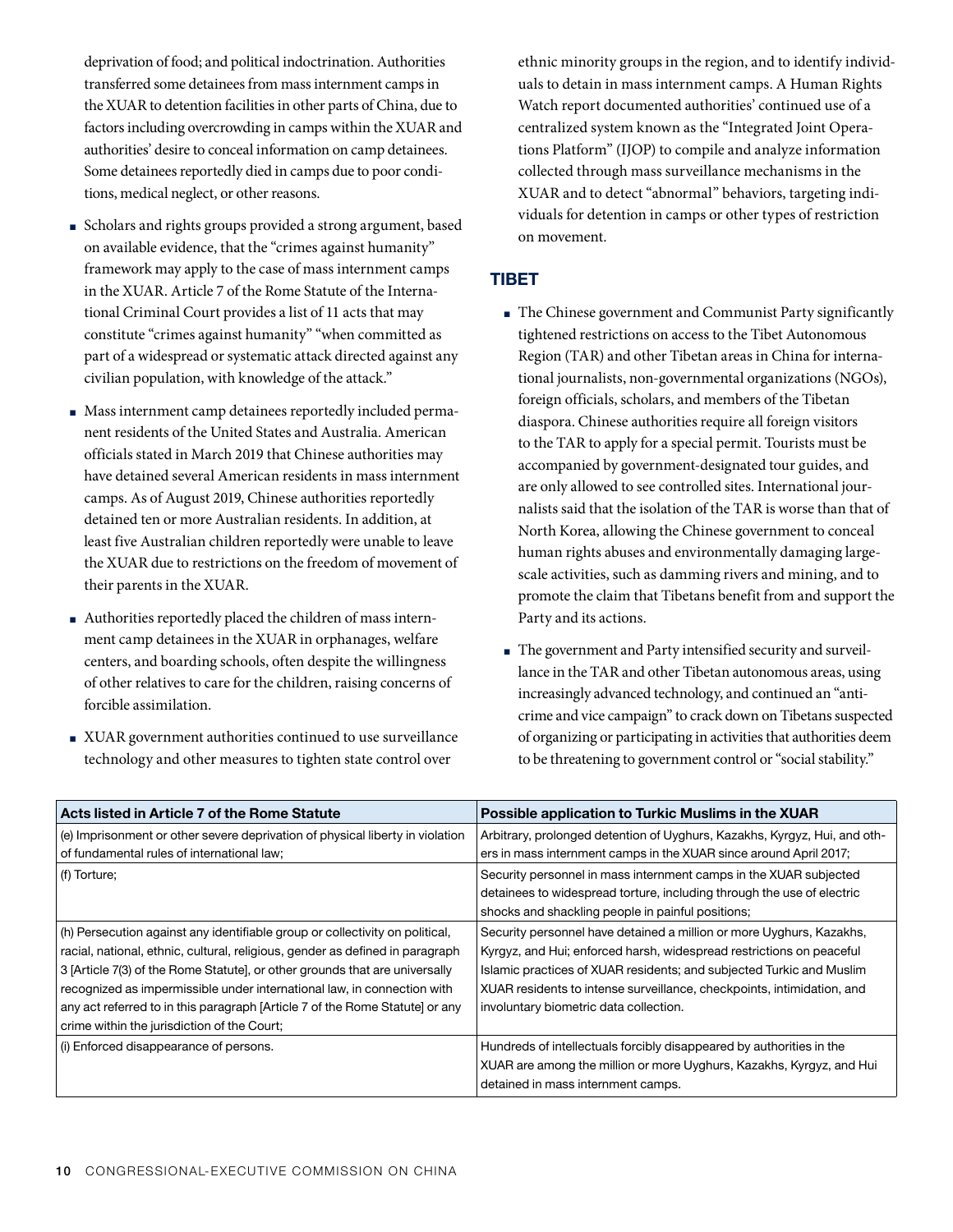- Authorities continued to restrict the religious freedom of Tibetan Buddhists under the "sinicization" campaign, which aims to bring religion in China under closer official control and into conformity with officially sanctioned interpretations of Chinese culture. Actions taken included mandatory political reeducation for religious leaders, large-scale evictions from influential monasteries, banning religious activities for youth, and replacing images of the Tibetan Buddhists' spiritual leader, the Dalai Lama, with past and current Party leaders Mao Zedong and Xi Jinping.
- The Chinese government continued to pursue large-scale infrastructure and investment projects in the TAR and other Tibetan areas, including hydropower dams, mines, and the resettlement of Tibetan nomads, with no apparent representative input from the Tibetan population, independent environmental NGOs, or rights groups. These activities violate the social, economic, and cultural rights of Tibetans, such as their rights to housing and livelihood, and raised concerns among environmental scientists and advocates about their regional and global impact.
- The Panchen Lama, **Gedun Choekyi Nyima**, whom the Dalai Lama recognized in May 1995, reached his 30th birthday on April 25, 2019, while remaining incommunicado in government custody at an unknown location. Moreover, in violation of the religious freedom of Tibetan Buddhists, the Party continued to promote public appearances by its chosen Panchen Lama, Gyaltsen Norbu, including his first trip abroad to Thailand, and to a sacred Buddhist site, adding to speculation that Chinese officials will eventually attempt to use him in efforts to select the next Dalai Lama.

## **DEVELOPMENTS IN HONG KONG AND MACAU**

- The Commission observed a further erosion of Hong Kong's autonomy and fundamental freedoms under the "one country, two systems" framework. The Hong Kong government sought to advance changes to the territory's extradition law to allow the surrender of individuals to mainland China and to empower the Chief Executive to make decisions on fugitive arrangements on a case-by-case basis without a vetting process in the Legislative Council (LegCo). If passed, the bill would expose local and foreign citizens transiting, visiting, or residing in Hong Kong to the risk of being extradited to China.
- A series of mass protests against the extradition bill on the scale of tens of thousands to two million took place in Hong Kong beginning in March 2019, garnering widespread international attention and concern. Protests continued throughout the

summer, despite the Hong Kong government's decision to suspend—but not withdraw—consideration of the extradition bill. Protesters demanded that the government formally withdraw the extradition bill, create an independent commission to investigate reports of the excessive use of force by police during the protests, retract the characterization of the June 12 demonstrations as a "riot," drop all charges against arrested anti-extradition bill protesters, and pursue democratic reforms to allow for universal suffrage in Hong Kong's elections.

- Over the past year, the Hong Kong government continued to reject the candidacy of LegCo and local election nominees such as **Lau Siu-lai** and **Eddie Chu Hoi-dick** based on their political beliefs and associations, violating Article 21 of the Hong Kong Bill of Rights Ordinance, which guarantees the right to "vote and be elected at genuine periodic elections."
- The Hong Kong government continued to pursue criminal charges against leaders and participants of public demonstrations, including the 2014 pro-democracy protests ("Umbrella Movement"). In April 2019, a Hong Kong court found nine leaders of the Umbrella Movement guilty of charges related to "public nuisance" and sentenced **Benny Tai Yiu-ting** and **Chan Kin-man** to one year and four months in prison and **Raphael Ho-ming Wong** and **Shiu Ka-chun** to eight months in prison.
- The Hong Kong government limited the freedoms of expression, association, and assembly by banning the pro-independence Hong Kong National Party (HKNP) and rejecting the visa renewal request of Financial Times Asia editor **Victor Mallet**, who hosted an event featuring **Andy Chan**, founder of the HKNP, months earlier. An event featuring dissident artist **Badiucao** was canceled over "safety concerns" after authorities from the Chinese government reportedly issued threats against the artist.
- Chinese government influence over the territory, and Hong Kong officials' willingness to conform to the interests of the Chinese government, continued a trend of decreased autonomy observed over the past several years. This trend has implications for both the protection of the rights and freedoms of the people of Hong Kong and for the future of U.S. policy towards Hong Kong, which is premised on the territory's status of autonomy.
- The Commission did not observe progress in Macau toward universal suffrage in the 2019 Chief Executive (CE) election. Former Macau Legislative Assembly president Ho Iat Seng won the uncontested election on August 25, 2019, because he was the only candidate able to garner enough nominations in the 400-member CE Election Committee.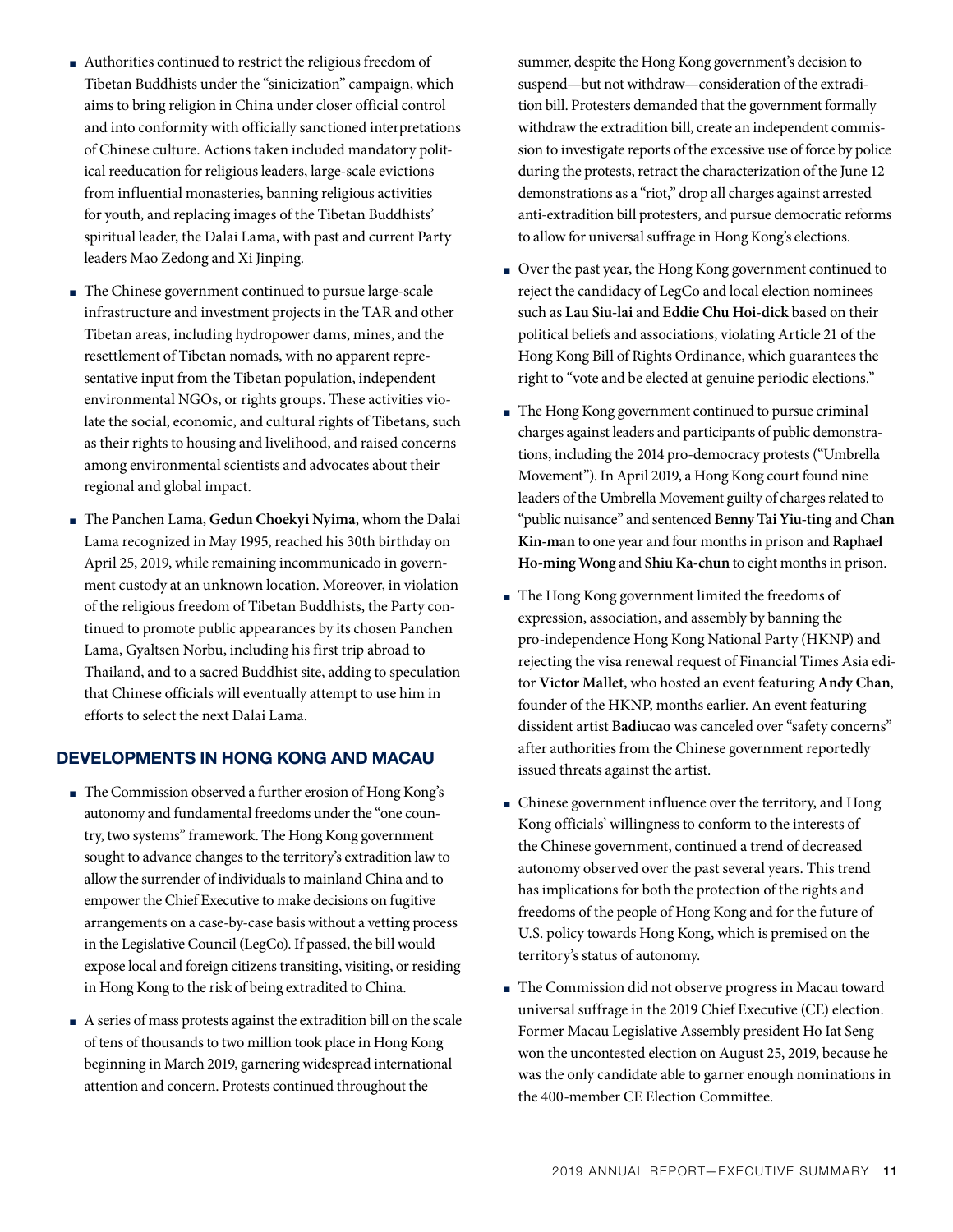## **POLITICAL PRISONER CASES OF CONCERN**

Members of Congress and the Administration are encour-<br>
aged to consult the Commission's Political Prisoner<br>
Database (PPD) for credible and up-to-date informa-<br>
tion on individual prisoners or groups of prisoners. The Cas aged to consult the Commission's Political Prisoner Database (PPD) for credible and up-to-date informa-Concern in the Commission's 2019 Annual Report highlight a small number of individuals whom Chinese authorities have detained

or sentenced for peacefully exercising their internationally recognized human rights. Members of Congress and the Administration are encouraged to advocate for these individuals in meetings with Chinese government and Communist Party officials. For more information on these cases and other cases raised in the Annual Report, see the Commission's Political Prisoner Database.

## Name

**2018-00645**

### PPD Record No. Case Summary (as of August 2019)

**Date of Detention** July 2018

**Place of Detention**

Unknown, but taken into custody while in Ghulja (Yining) city, Ili (Yili) Kazakh Autonomous Prefecture, Xinjiang Uyghur Autonomous Region (XUAR)

#### **Charge** Unknown

**Status** Sentenced to death A 42-year-old businessman and philanthropist living in Ghulja, Abdughappar Abdurusul may have been detained for taking the Hajj pilgrimage independently, rather than through a Chinese government-organized group. His brother reported that officials sentenced Abdurusul to death in a mass trial without legal counsel and seized his family's assets.

### **Additional Information**

Authorities also reportedly detained his wife, Merhaba Hajim, in April 2018, and held her in a mass internment camp. She reportedly died in detention. In 2017, authorities detained their eldest son Abuzer, then 18, after he returned to China from studying in Turkey. Authorities also detained Abdurusul's younger brother Abduqadir Abdurusul and his wife (name not reported) in or around July 2018. Details on their detentions were unavailable.



**Abdughappar Abdurusul**

**Rahile Dawut** 2018-00552

**Date of Detention** December 2017

**Place of Detention** Unknown, possibly held in a mass internment camp in the XUAR

**Charge** Unknown

**Status** Disappeared

**Context**

#### **Context**

Uyghur ethnographer Rahile Dawut disappeared and is believed to be held in a mass internment camp. Friends and other observers suggested authorities may have detained her due to her efforts

to preserve Uyghur culture and heritage, or her foreign connections. She formerly taught at Xinjiang University and is well regarded for her scholarly research on traditional Uyghur culture.

#### **Additional Information**

At least one of Dawut's graduate students also reportedly disappeared.



**Tashpolat Teyip** 2019-00064

**Date of Detention** March 2017

**Place of Detention** Unknown location in the XUAR

**Charge** Possibly related to separatism

**Status** Sentenced to death with 2-year reprieve

**Context**

Xinjiang University president Tashpolat Teyip disappeared in Beijing municipality as he prepared to fly to Germany to attend a conference. A Uyghur geographer who received international acclaim for his environmental research, authorities accused Teyip of being a "separatist," together with 5 other Uyghur

intellectuals. Authorities reportedly cracked down on Teyip for being "two-faced," a term Chinese officials use to refer to ethnic minority cadres who pretend to support the Chinese Communist Party. A student of Teyip said his custom of beginning public statements with a Uyghur greeting may have prompted authorities to target him.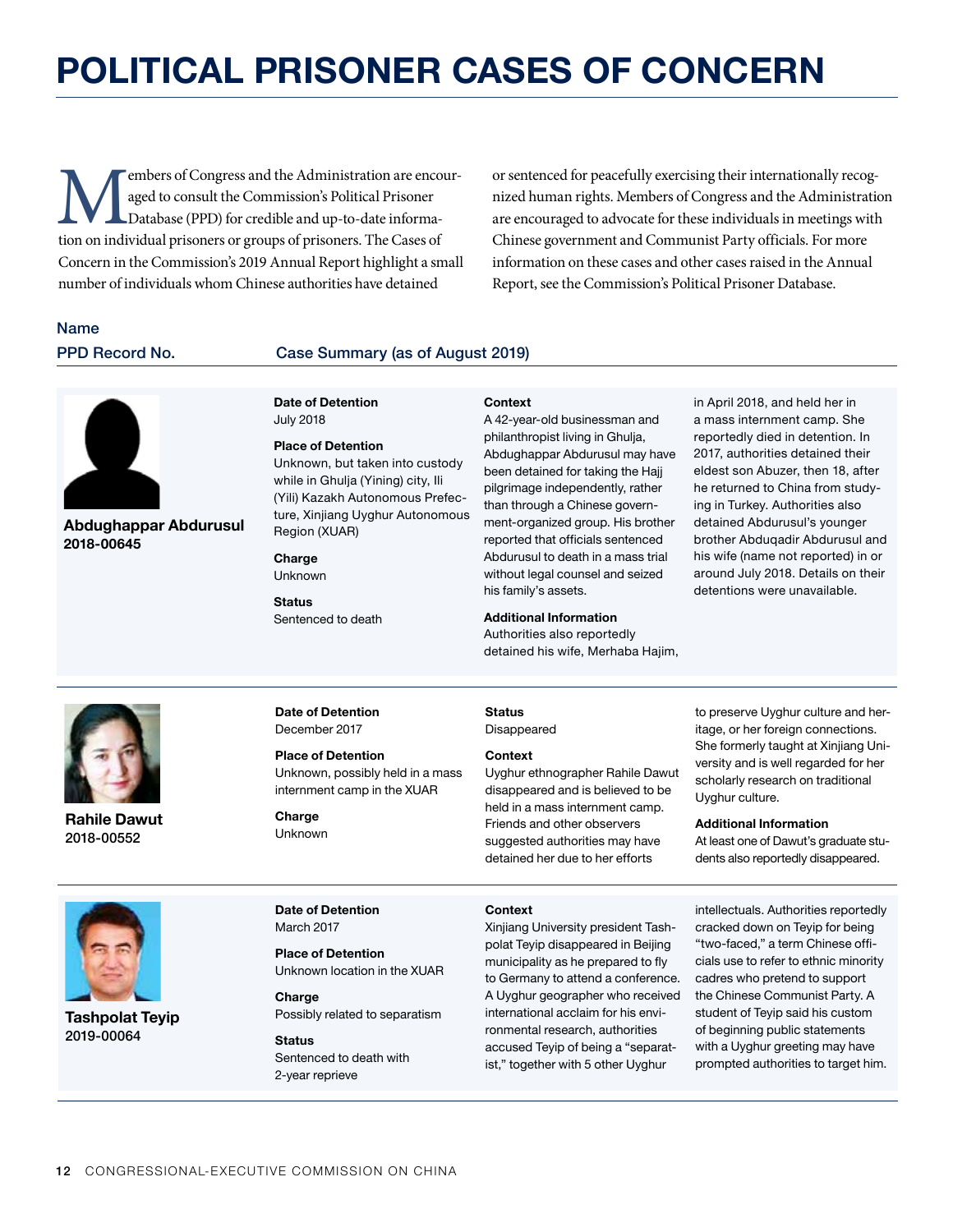## Name

## PPD Record No. Case Summary (as of August 2019)

**Sanubar Tursun** 2019-00071



**Bonkho Kyi** 2012-00261



**Tashi Wangchug** 2016-00077



**Bian Lichao** 2015-00171



**Gao Zhisheng** 2005-00291

**Date of Detention** Late 2018

**Place of Detention** Unknown, possibly held in a mass internment camp in the XUAR

**Charge** Unknown

**Date of Detention** November 2015

#### **Place of Detention**

A prison in Wenchuan (Lunggu) county, Aba (Ngaba) Tibetan & Qiang Autonomous Prefecture (T&QAP), Sichuan province

**Charge** Unknown Unknown

#### **Context**

concerts she had been scheduled

**Status**

Sentenced to 7 years

#### **Context**

**Context**

Between October and December 2015, public security officials in Aba (Ngaba) county, Aba T&QAP, detained at least 8 Tibetans accused of involvement in organizing observances of the Dalai Lama's 80th birthday, including Bonkho Kyi,

Tibetan language rights advocate and entrepreneur Tashi Wangchug (also spelled Wangchuk) shared information online calling on the Qinghai provincial government to improve bilingual education and hire more bilingual civil servants. Authorities used as evidence in Tashi Wangchug's

have sentenced Tursun to 5 years in prison, but sources were unable to confirm this.

to perform in France in February 2019 were canceled, after her international contacts could no longer reach her. Authorities may

who had helped organize a public picnic to celebrate the birthday.

#### **Additional Information**

Other Tibetans in Aba county detained for commemorating the Dalai Lama's 80th birthday included Argya Gya (Akyakya), Tsultrim (Tsulte), and Tsultrim, all of whom remained in detention.

**Date of Detention** January 27, 2016

**Place of Detention** Dongchuan Prison, Qinghai province

**Charge** Inciting separatism

**Status** Sentenced to 5 years

**Date of Detention** February 25, 2012

**Date of Detention** August 2017

**Place of Detention**

Shaanxi province.

**Charge** Unknown

**Place of Detention** Shijiazhuang Prison, Hebei province

Beijing municipality (unconfirmed). Authorities disappeared Gao while holding him at his family's home in Jia county, Yulin municipality,

Public security officials detained middle school teacher and Falun Gong practitioner Bian Lichao, allegedly because he made DVDs

and other materials to promote the

Sentenced to 12 years

**Charge**

**Status**

**Context**

Unknown

**Status** Disappeared

#### **Context**

The reason for Gao's current detention is unknown. Since August 2006, authorities have held Gao—a former lawyer whose trial a short New York Times documentary that featured his attempts to file a lawsuit over the lack of sufficient Tibetan-language education.

Falun Gong-connected the Shen Yun performance arts group.

**Additional Information**

In 2014, authorities also detained Bian's wife, daughter, and another relative in connection with Bian's daughter's attempts to visit him in prison.

license was suspended in 2005 under various forms of detention, reportedly for representing farmers in land expropriation cases and for writing open letters condemning persecution of Falun Gong practitioners and Christians. Authorities reportedly tortured Gao during detention.

2019 ANNUAL REPORT-EXECUTIVE SUMMARY 13

**Status**

Renowned Uyghur singer Sanubar Tursun disappeared inside China in late 2018. In November 2018,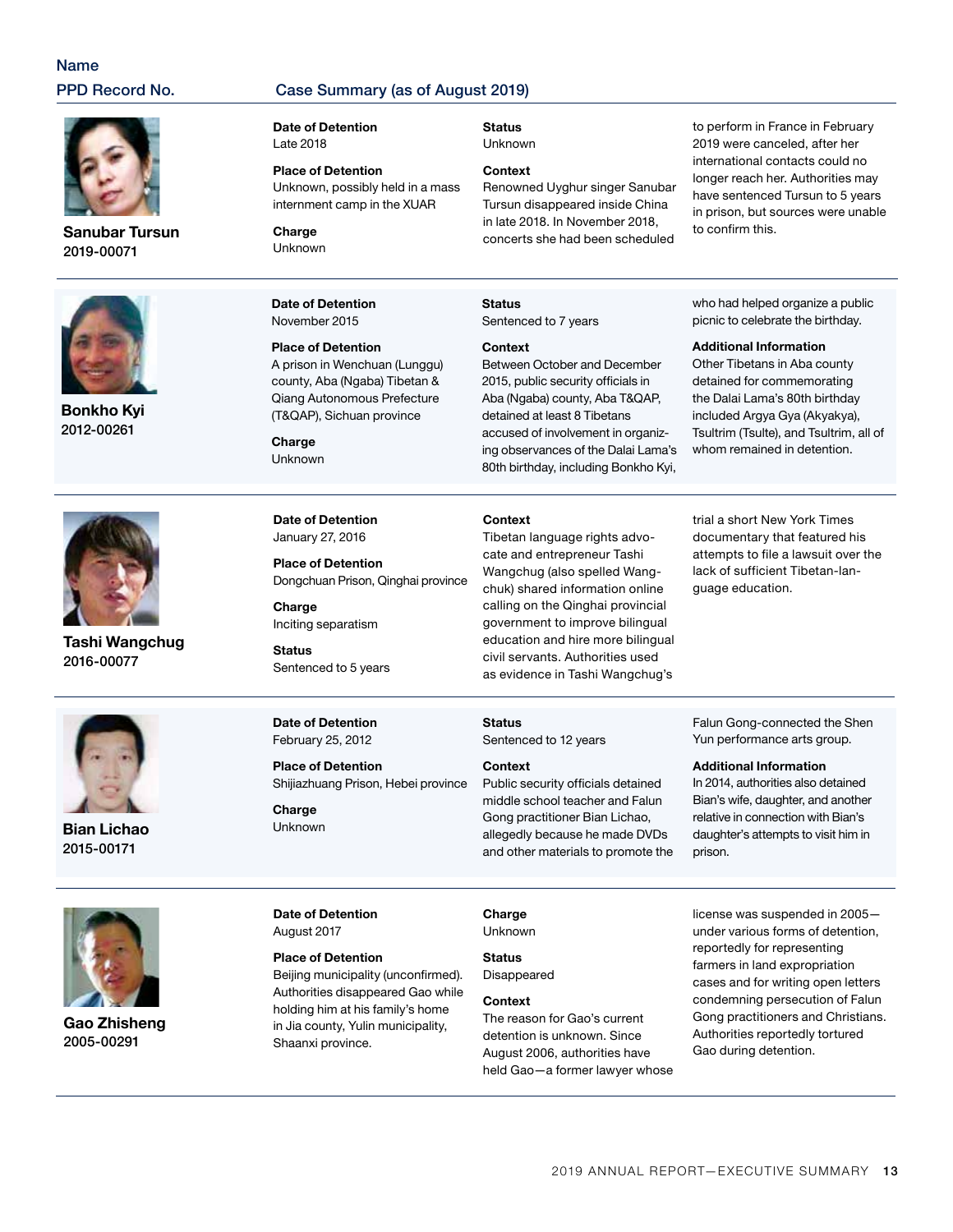## Name

## PPD Record No. Case Summary (as of August 2019)



**Huang Qi**  2004-04053

#### **Date of Detention** November 28, 2016

**Place of Detention** Mianyang PSB Detention Center, Sichuan province

#### **Charges** Illegally providing state secrets to foreign entities, intentionally leaking state secrets

**Status** Sentenced to 12 years

#### **Context**

Huang Qi is a citizen journalist and founder of the website 64 Tianwang, which reported on petitioners and other human rights issues in China. Huang previously served prison sentences for posting articles online about the 1989 Tiananmen protests and Falun

Gong, and for aiding the parents of children who died in the 2008 earthquake in Sichuan.

#### **Additional Information**

Authorities have refused requests for medical parole despite Huang's life-threatening kidney disease. Authorities have also detained Huang's 85-year-old mother, Pu Wenqing, in confinement at home and at a hospital since December 2018.



**Jiang Wei** 2018-00366 **Date of Detention** November 9, 2015

**Place of Detention** Liaoning Women's Prison, Liaoning province

**Charge** Unknown

**Status** Sentenced to 12 years

#### **Context**

Jiang is a Falun Gong practitioner who has been detained multiple times for her beliefs. Previously, authorities ordered Jiang to serve 3 years at a reeducation-through-labor camp in 1999, subjecting her to electric shocks and other physical abuse. In 2004, authorities sentenced Jiang to 8 years in prison, and later committed her to a psychiatric hospital.

#### **Additional Information**

Jiang has reportedly endured maltreatment while in prison, including abusive language, beatings, and 15 days of solitary confinement. While in solitary, she was kept in a cell too small to stand in. She was also forced to eat and defecate in the cell, which was infested with flies and mosquitoes.



**Li Yuhan** 2017-00361

**Date of Detention** October 9, 2017

**Place of Detention** Shenyang No. 1 PSB Detention Center, Liaoning province

**Charges** Picking quarrels and provoking trouble, fraud

**Status** Pretrial detention

#### **Context**

A lawyer, Li previously represented rights lawyer Wang Yu, whom authorities detained in a crackdown on human rights legal professionals that began in mid-2015.

#### **Additional Information**

Li suffers from various health conditions, including heart disease, hypertension, and hyperthyroidism. Staff at the detention

center reportedly instructed other inmates to urinate on her food, denied her hot water for showers, denied her medical treatment, and threatened to beat her to death. In March 2018, Li went on a hunger strike to protest the mistreatment, which prompted detention center officials to force-feed her.



**Qin Yongmin** 2004-02138

**Date of Detention** January 9, 2015

**Place of Detention** Guanghua Prison, Hubei province

**Charge** Subversion of state power

**Status** Sentenced to 13 years

#### **Context**

A longstanding democracy advocate, Qin Yongmin previously served 8 years in prison for his participation in the Democracy Wall movement and 12 years in prison for his role in co-founding the China Democracy Party. He also co-founded the NGO China Human Rights Watch (also known as "Rose Group"). A 2018 court decision noted the 2012 publi-

cation in Hong Kong of Qin's writings on peaceful democratic transition.

#### **Additional Information**

Authorities detained Qin's wife, Zhao Suli, around the same time as Qin. After more than 3 years of "enforced disappearance," Zhao returned to her Wuhan home around February 2018. Authorities continued to restrict Zhao's activities after her release.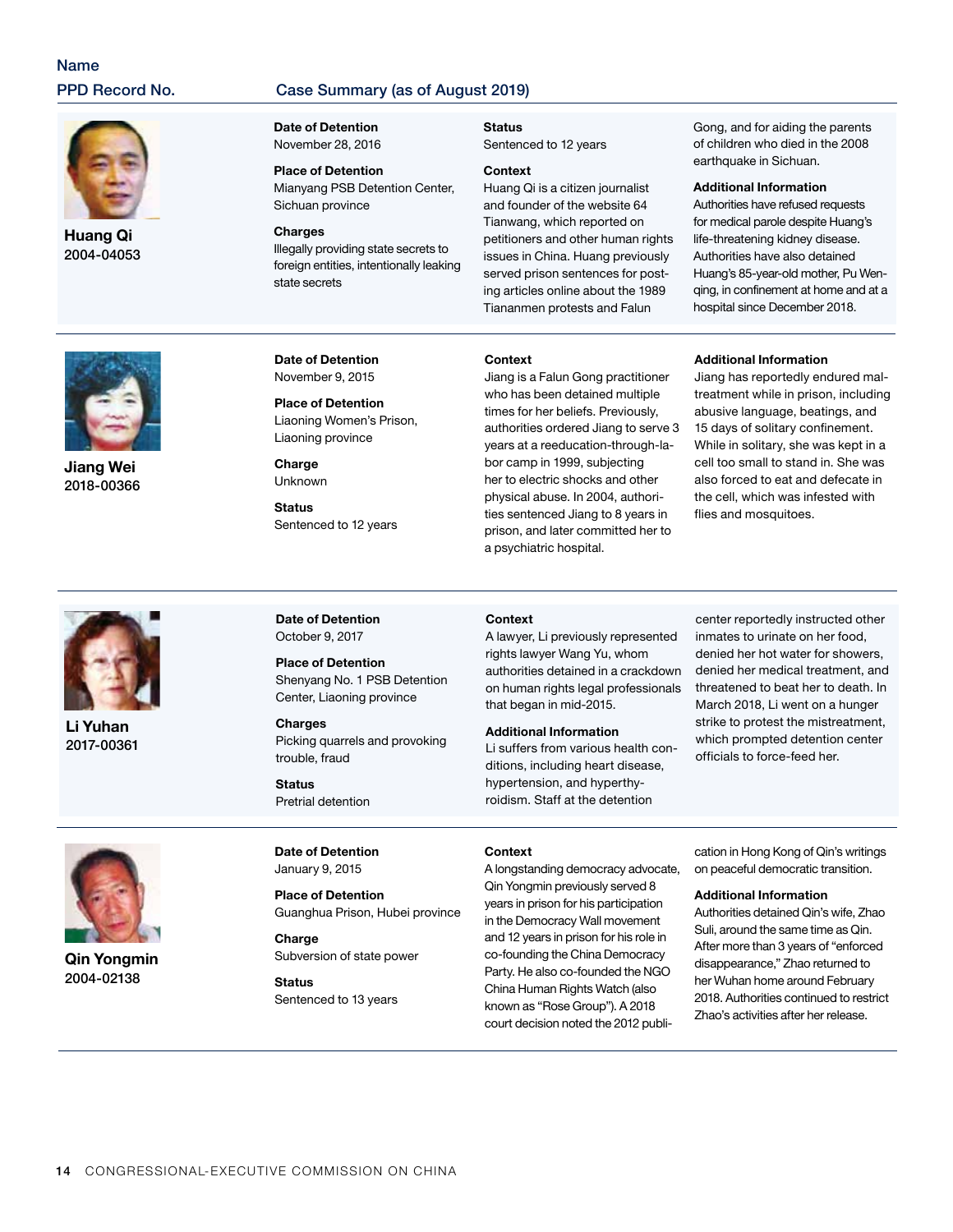## Name

## PPD Record No. Case Summary (as of August 2019)



**Wang Yi** 2018-00615

#### **Date of Detention** December 9, 2018

**Place of Detention** Chengdu PSB Detention Center, Sichuan province

**Charges** Inciting subversion of state power, illegal business activity

**Status** Pretrial detention **Context**

Authorities detained Early Rain Covenant Church pastor and founder Wang Yi one day before officially banning the unregistered Protestant church located in Chengdu municipality, Sichuan. Wang's detention took place amid a broad crackdown on unregistered churches in China.

**Additional Information** In addition to Wang, authorities

detained at least 100 Early Rain members beginning in December 2018. Authorities continued to surveil many of the members even after releasing them, including Wang's wife, Jiang Rong. Church members reported that while in detention they were force-fed unknown medication and were coerced to confess or to falsely accuse Wang and other church leaders of wrongdoing.



**Yue Xin**  2018-00665



**Date of Detention** August 24, 2018

**Place of Detention Unknown** 

**Charge** Unknown

**Status** Disappeared **Context**

Beginning in July 2018, authorities took into custody over 60 individuals connected to factory workers' attempts to form a labor union at Jasic Technology (Jasic) in Shenzhen municipality, Guangdong province. On August 19, Peking University graduate Yue Xin published an open letter calling on central authorities to permit the workers to unionize. On August 24, police detained Yue Xin and about

50 individuals who had gathered in Shenzhen to show support for the detained Jasic workers.

#### **Additional Information**

Authorities continued to hold at least 32 individuals in detention in connection with the Jasic protests as of December 7, 2018. In January 2019, Yue Xin and other student supporters of Jasic workers appeared in a video giving what appeared to be forced confessions.



**Zhang Haitao**  2015-00343

**Date of Detention** June 26, 2015

**Place of Detention** Shaya Prison, XUAR

## **Charges**

Inciting subversion of state power; stealing, spying, purchasing, and illegally providing state secrets and intelligence for overseas entities

#### **Status**

Sentenced to 19 years, upheld on appeal

#### **Context**

In June 2015, authorities in Urumqi municipality, XUAR, reportedly

launched a "clean-up of individuals active on the internet" campaign as part of a "stability maintenance" effort in the region, detaining Zhang in connection to his online criticism of the government's ethnic minority policies.



**Zhang Zhiyu (more widely Known as Zhang Zhiru)** 2019-00117

#### **Date of Detention** January 20, 2019

**Place of Detention** Detention center in Bao'an district, Shenzhen municipality, Guangdong province

## **Charge**

Gathering a crowd to disturb social order

#### **Status**

Formally arrested, awaiting trial

#### **Context**

Zhang Zhiyu (more widely known as Zhang Zhiru) was one of five labor advocates whom authorities detained in January 2019. These detentions appear to be part of an ongoing crackdown on grassroots labor advocacy. Zhang is the director of the Chunfeng Labour

Dispute Service Center, which he founded in 2007, and has been involved in many landmark labor disputes.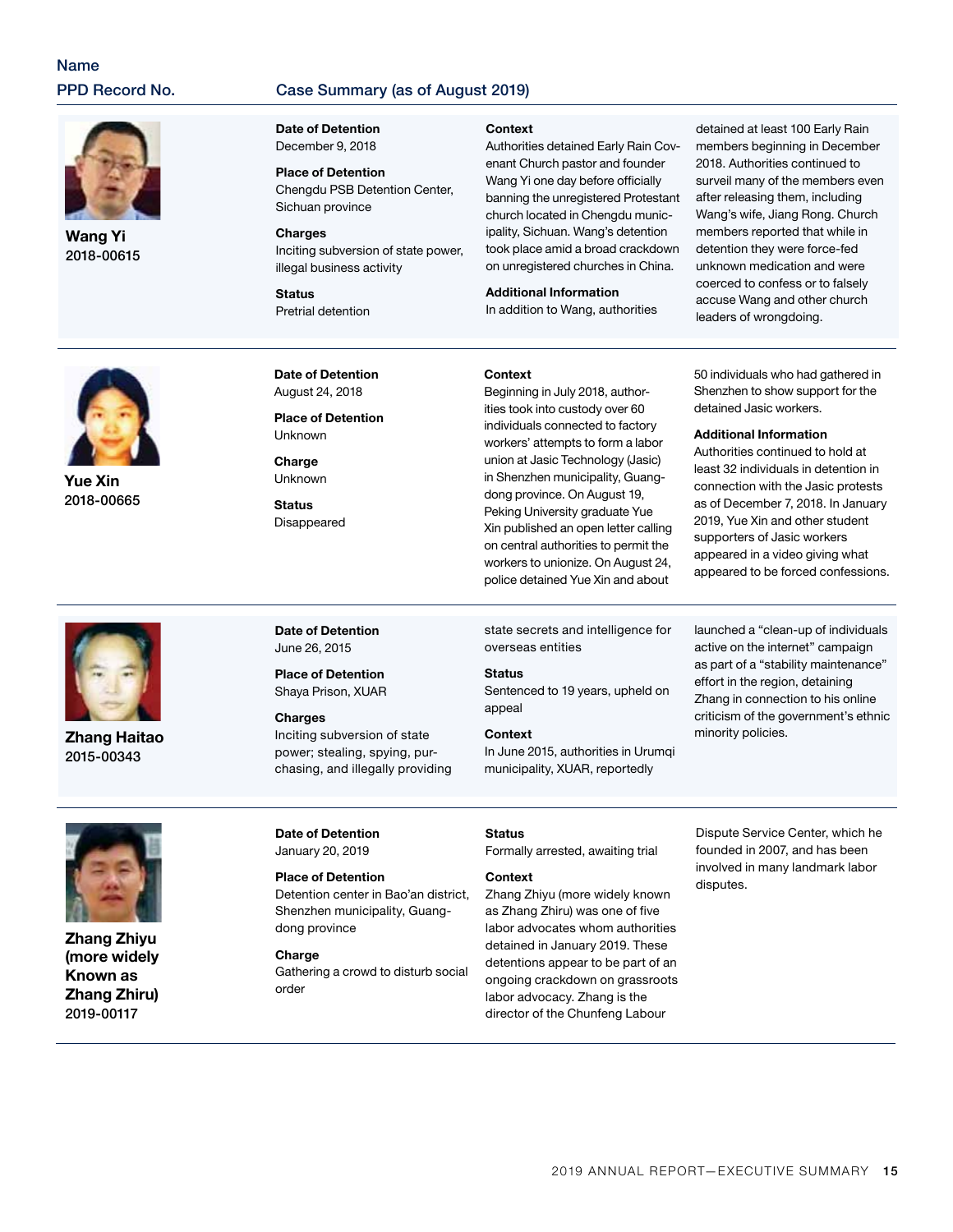In addition, members of Congress and the Administration are encouraged to advocate for the increasing number of individuals prosecuted and imprisoned in connection with their promotion of

democracy or human rights in Hong Kong. For more information on the following case and related cases, see Section VI—Developments in Hong Kong and Macau in the 2019 Annual Report.

| <b>Name</b>                              | Case Summary (as of August 2019)                                                                                                                                                                                                                                                                                                                                                                                                                                    |                                                                                                                                                                                                                                                                                                                                                                                                                                                                                                                                                                                                                                                                                                  |                                                                                                                                                                                                                                                                                                                                                                                                                                                                                                                                                                        |  |  |  |
|------------------------------------------|---------------------------------------------------------------------------------------------------------------------------------------------------------------------------------------------------------------------------------------------------------------------------------------------------------------------------------------------------------------------------------------------------------------------------------------------------------------------|--------------------------------------------------------------------------------------------------------------------------------------------------------------------------------------------------------------------------------------------------------------------------------------------------------------------------------------------------------------------------------------------------------------------------------------------------------------------------------------------------------------------------------------------------------------------------------------------------------------------------------------------------------------------------------------------------|------------------------------------------------------------------------------------------------------------------------------------------------------------------------------------------------------------------------------------------------------------------------------------------------------------------------------------------------------------------------------------------------------------------------------------------------------------------------------------------------------------------------------------------------------------------------|--|--|--|
| <b>Chan Kin-man</b><br>Photo credit: VOA | <b>Date of Detention</b><br>Began serving sentence April 24,<br>2019<br><b>Place of Detention</b><br>Pik Uk Prison, Sai Kung, New Terri-<br>tories, Hong Kong<br><b>Charges</b><br>Conspiracy to commit public<br>nuisance, incitement to commit<br>public nuisance, incitement to<br>incite public nuisance<br><b>Status</b><br>Sentenced to 1 year and 4 months,<br>appeal filed<br><b>Context</b><br>Professor Chan Kin-man of the<br>Chinese University of Hong | Kong, Professor Benny Tai of the<br>University of Hong Kong, and<br>Reverend Chu Yiu-ming initiated<br>the peaceful "Occupy Central with<br>Love and Peace Campaign" in<br>2013, demanding universal suf-<br>frage for the 2017 Chief Executive<br>(CE) election and 2020 Legislative<br>Council elections. In response to<br>the National People's Congress<br><b>Standing Committee August 2014</b><br>decision that the CE would not<br>be elected by universal suffrage<br>in 2017, Chan and others mobi-<br>lized supporters to protest the<br>decision in what is now known as<br>the "Umbrella Movement," during<br>which protesters occupied the<br>Central district in Hong Kong for 79 | days, demanding electoral reform<br>and universal suffrage.<br><b>Additional Information</b><br>Hong Kong authorities pursued<br>charges related to public nuisance<br>against nine pro-democracy<br>advocates for their activities in<br>the Umbrella Movement. In 2019,<br>a Hong Kong court found them<br>guilty on April 9, and on April 24,<br>sentenced Chan Kin-man and<br>Benny Tai to 1 year and 4 months in<br>prison, and Chu Yiu-ming to 1 year<br>and 4 months, suspended for 2<br>years. On August 15, 2019, Tai was<br>released on bail pending appeal. |  |  |  |
|                                          |                                                                                                                                                                                                                                                                                                                                                                                                                                                                     |                                                                                                                                                                                                                                                                                                                                                                                                                                                                                                                                                                                                                                                                                                  |                                                                                                                                                                                                                                                                                                                                                                                                                                                                                                                                                                        |  |  |  |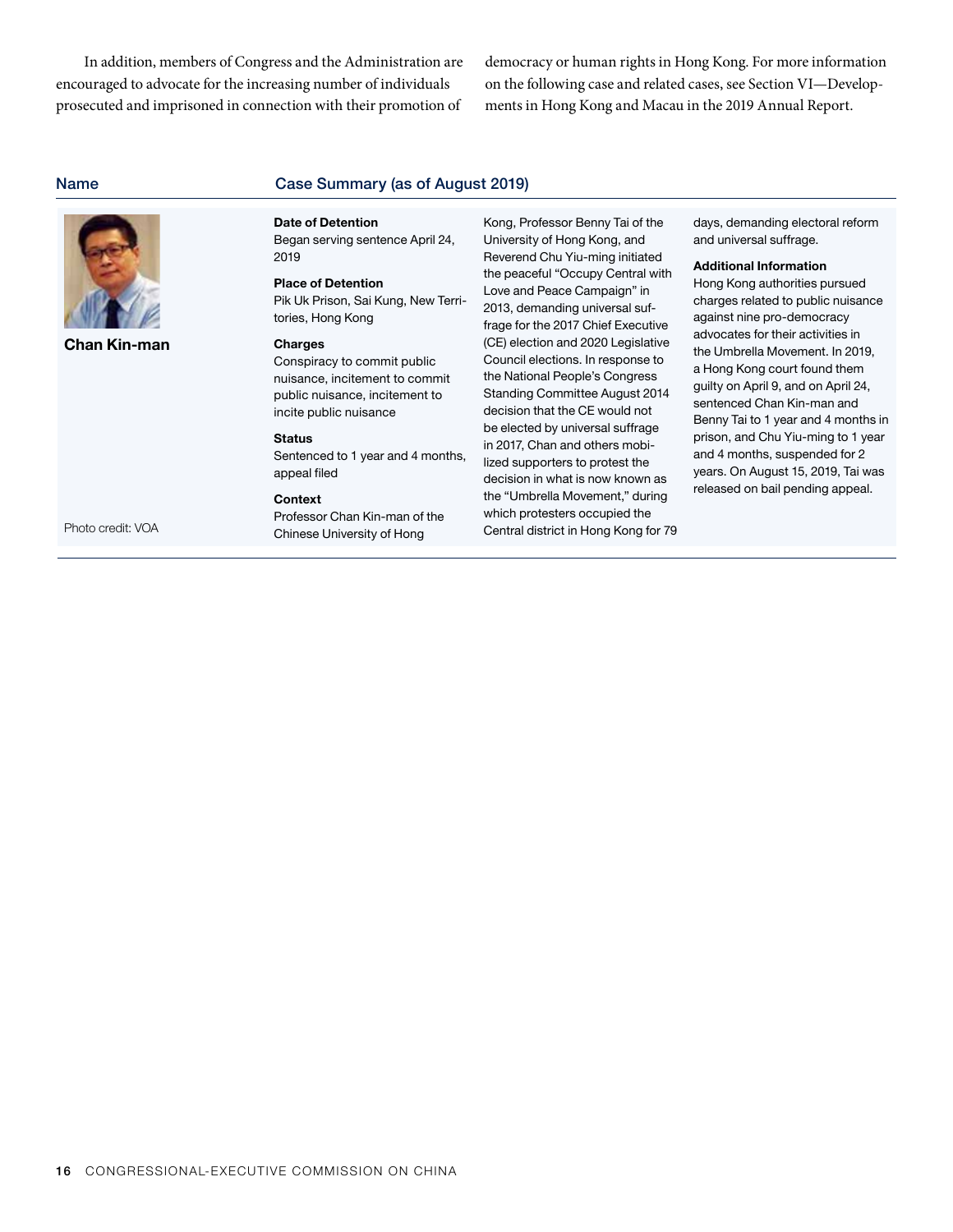## **GENERAL RECOMMENDATIONS TO CONGRESS AND THE ADMINISTRATION**

s the Chinese government and Communist Party<br>continue to erode the rule of law in China and the<br>human rights of the Chinese people, the U.S. Government should develop coordinated policies that reflect the continue to erode the rule of law in China and the human rights of the Chinese people, the U.S. Government should develop coordinated policies that reflect that pressing for greater transparency, reciprocity, and adherence to universal standards is necessary to advance American interests and the interests of Chinese citizens eager for peace, rights protections, the rule of law, and genuine political reform. A shared commitment to universal human rights and the rule of law—and willingness to act in their defense—is the foundation for the cooperative alliances, security partnerships, and multilateral consultative mechanisms underpinning U.S. power since the end of World War II. The Commission makes the following recommendations for consideration by Congress and the Administration:

## **Develop a Whole-of-Government Approach to Human Rights in China**

In order to ensure that the U.S. Government can strategically address a more authoritarian China, the President should issue a policy directive to develop a comprehensive strategy embedding human rights, rule of law, and democratic governance into the critical mission strategies of all U.S. Government entities interacting with the Chinese government. This strategy should include expanding efforts within the U.S. Government to counter disinformation, coercive political influence operations, and censorship efforts, particularly those targeting diaspora communities. As the Administration develops this strategy, attention should be paid to messaging and programs that address the rights violations that affect the largest number of Chinese citizens, particularly workers, families, religious believers, ethnic minority groups, internet users, women, and rural residents; avoid fostering an atmosphere of unfair suspicion of Chinese-Americans who are often targets of coercive political influence operations; and inform Chinese nationals of their civil rights while living, studying, or working in the United States.

## **Address Abuses in the Xinjiang Uyghur Autonomous Region (XUAR)**

The Administration should aggregate policy responses within the U.S. Government to address gross human rights violations in the XUAR, including by:

■ Using Global Magnitsky Human Rights Accountability Act sanctions to hold accountable Chinese business entities and officials complicit in the mass internment and surveillance of Uyghurs and other Turkic Muslim minorities and to encourage like-minded allies to issue their own sanctions.

- Controlling sales of new and emerging technologies, including facial recognition systems, machine learning, and biometric and artificial intelligence technologies, by placing the XUAR government and security agencies on the U.S. Department of Commerce's "Entity List."
- Requesting an open debate or, at the very least, an Arria-formula briefing at the UN Security Council on the XUAR, and initiating or signing on to joint statements on the XUAR at the UN Human Rights Council.
- Creating guidelines for counterterrorism and law enforcement cooperation with China and other countries in the Shanghai Cooperation Organization to ensure that the U.S. Government does not condone or assist in Chinese authorities' crackdown on domestic political dissent or restrictions on internationally recognized human rights.
- Working with Congress to pass legislation that provides information and new authorities, including export controls and limitations on U.S. Government procurement from China, that will allow a more robust approach to the Chinese government's atrocities in the XUAR, including through passage of the Uyghur Human Rights Policy Act of 2019 (S. 178/H.R. 649).

## **Hold Chinese Government Officials Accountable for Abuses**

In addition to the list-based sanctions of the Global Magnitsky Act, the Administration should strategically use the mechanisms available in the International Religious Freedom Act of 1998, the Victims of Trafficking and Violence Protection Act of 2000, the North Korea Sanctions and Policy Enhancement Act of 2016, and the Admiral James W. Nance Foreign Relations Authorization Act of 2000 to levy financial sanctions against or deny U.S.-entry visas to Chinese officials complicit in human rights violations, including severe religious freedom restrictions and human trafficking.

## **Update the "Tiananmen Sanctions"**

 Congress should strengthen existing sanctions prohibiting the sale of "crime control and detection" equipment to the Chinese government to include related services and training, as well as add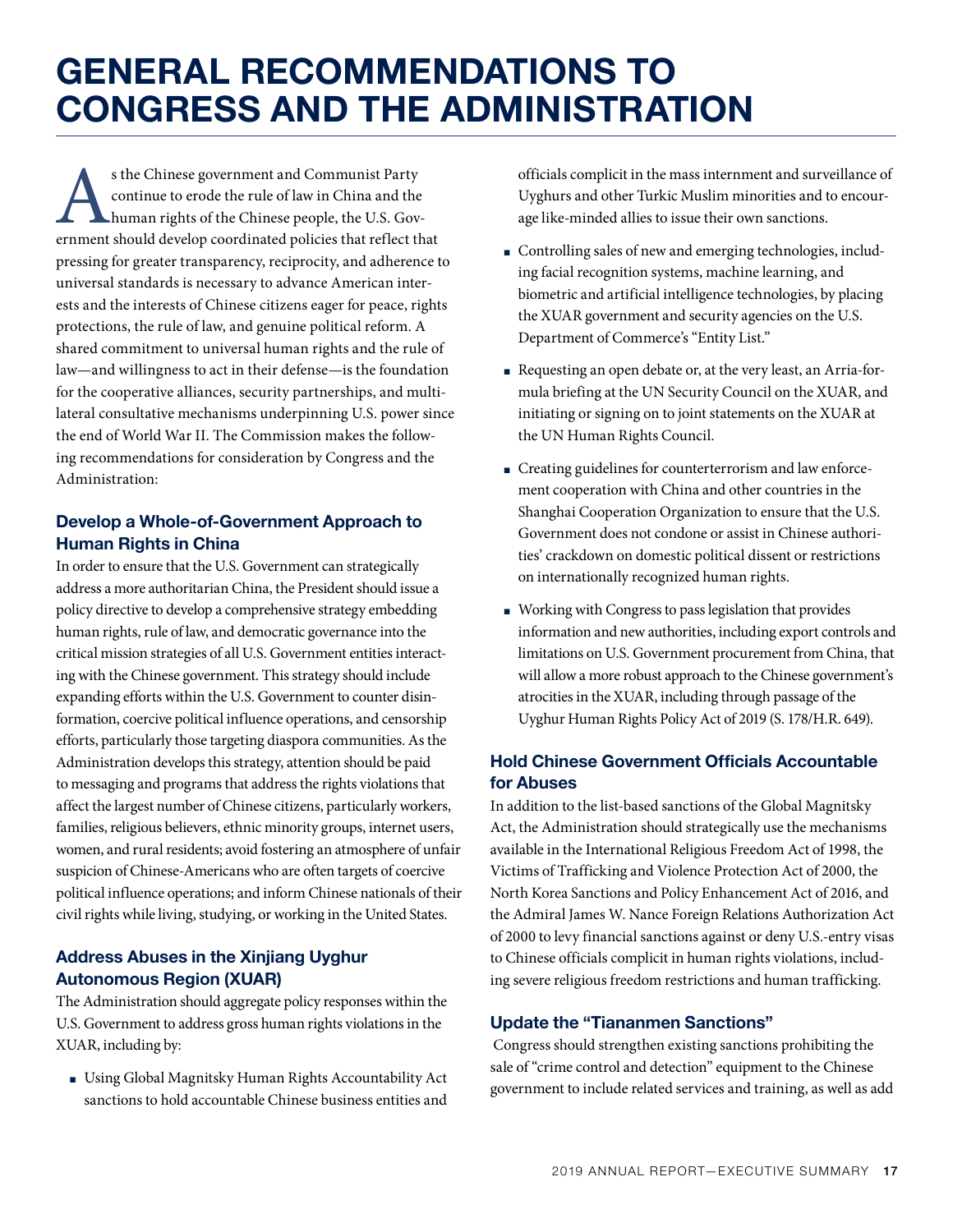language identifying and controlling the technology needed for mass surveillance, the creation of predictive policing platforms, and the gathering of sensitive electronic or biometric information.

## **Condition Access to U.S. Capital Markets**

The Administration should identify and list Chinese companies and entities with a presence in U.S. capital markets that have provided material support or technical capabilities to facilitate human rights abuses in China—including in the XUAR—and strengthen disclosure requirements at the Securities and Exchange Commission to alert American investors to the presence of such Chinese entities in U.S. capital markets.

## **Address the Erosion of Hong Kong's Autonomy**

The Congress should pass the Hong Kong Human Rights and Democracy Act of 2019 (S. 1838/H.R. 3289), which requires an annual certification of Hong Kong's autonomy to spur regular discussions on how to maintain Hong Kong's special trade and economic status under U.S. law. The bill also provides tools to hold accountable Hong Kong and Chinese government officials who suppress freedom of expression and assembly or undermine the rule of law.

## **Update the Tibetan Policy Act**

The Congress should update the Tibetan Policy Act of 2002 to clarify in U.S. policy that the reincarnation of the Dalai Lama is an exclusively religious matter that should be made solely by the Tibetan Buddhist faith community. The legislation should make clear that Chinese officials who interfere in the process of recognizing a successor or reincarnation of the Dalai Lama will be subject to targeted financial, economic, and visa-related sanctions like those in the Global Magnitsky Act. The Administration should heed the guidance from Congress on the implementation of the Reciprocal Access to Tibet Act of 2018 and use the sanctions available in the act against Chinese officials responsible for denying Americans access to Tibetan regions.

## **Voice Support for Human Rights in China**

Members of Congress and Administration officials, especially the President, should regularly meet with Chinese civil society and human rights defenders, Hong Kong civil society, the Dalai Lama and other Tibetans in exile including the Central Tibetan Administration, members of the Uyghur diaspora, and other human rights advocates and non-governmental organizations. It is also essential that the President of the United States express support for human rights and democracy in China.

## **Address Digital Authoritarianism**

Because the growth of digital authoritarianism is one of the most urgent national security and human rights challenges associated with the Chinese government's foreign policy, the Administration and the Congress should work together to:

- Lead a global effort with allies and partners to develop a set of principles for Artificial Intelligence (AI) development and usage to ensure the protection of human rights, including the right to privacy.
- Launch a digital infrastructure initiative that makes information and communication technology development a priority for U.S. foreign assistance programs, including through implementation of the BUILD Act of 2018.

## **Counter Internet Censorship**

The Administration should develop a comprehensive interagency action plan to promote internet freedom though the funding and wide distribution of effective technologies that provide the greatest possible access to the internet within China and globally. The plan could include actively opposing the Chinese government's efforts to establish a new international norm of "internet sovereignty," expanding digital security training for civil society advocates, and transparently employing congressionally mandated funding to circumvent China's "Great Firewall." In addition, the Administration should develop talking points for U.S. Government officials including those engaged in trade negotiations—that consistently link freedoms of press, speech, and association to U.S. and Chinese interests, noting how censorship prevents the free flow of information on issues of public concern, including public health and environmental crises, food safety problems, and corruption.

## **Promote Transparency in University and Think Tank Funding**

As part of any amendment to the U.S. Higher Education Act of 1965, Congress should require U.S. colleges and universities to publicly report all foreign gifts, contracts, and in-kind contributions that exceed \$10,000 per year from a single foreign government, institution, or group of institutions. U.S. think tanks and other non-governmental organizations should be required to publicly disclose all foreign grants and gifts as part of their tax filings to maintain non-profit status.

## **Counter Foreign Malign Influence**

The Administration should provide to Congress a strategy to address the strategic challenge posed by the Chinese government's intensified use of disinformation, propaganda, economic intimidation, and political influence operations to weaken commitments to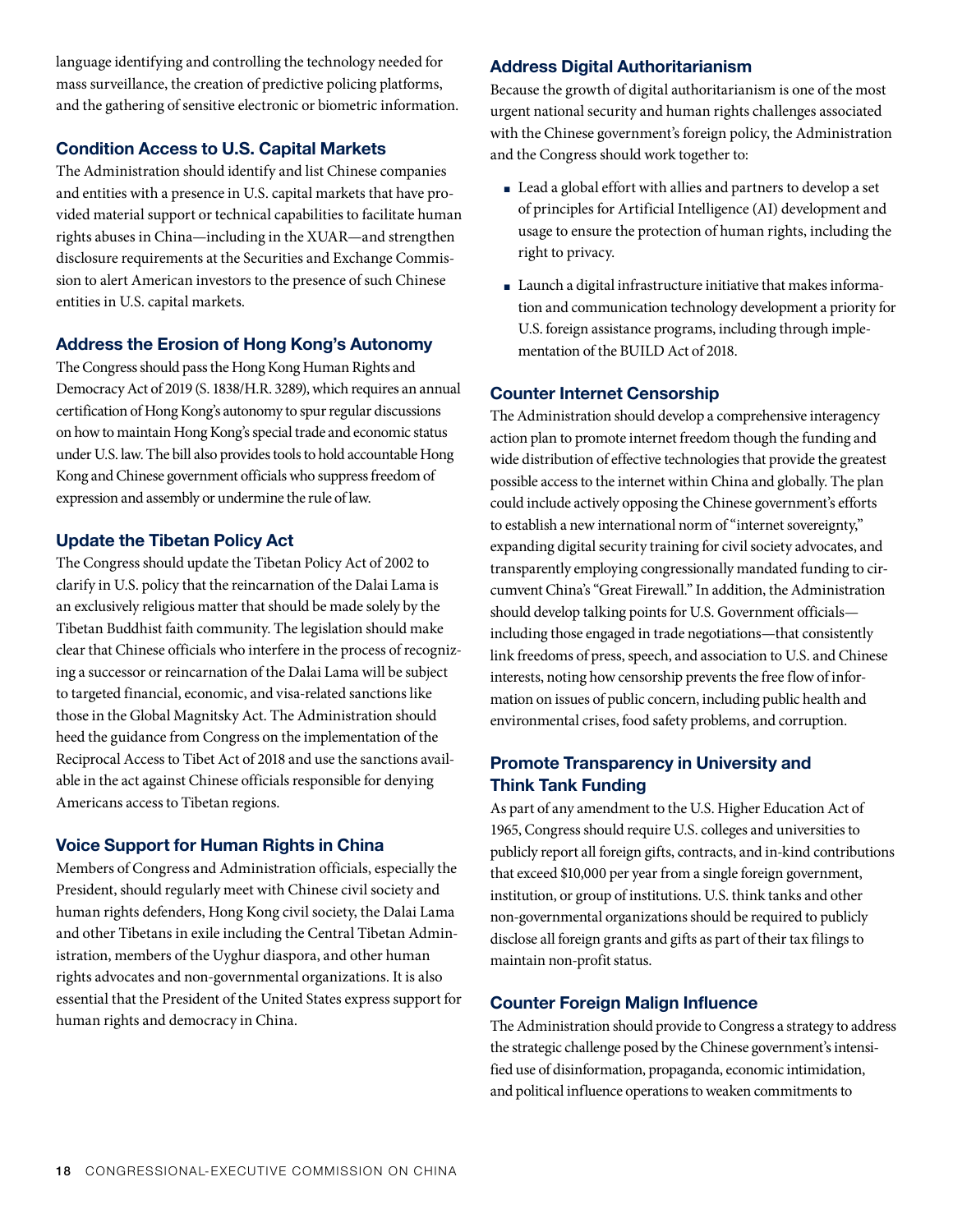universal human rights and promote the Chinese Communist Party's political-economic model globally. The Administration should develop an action plan to counter the Chinese government's "sharp power" efforts globally, monitoring and controlling foreign influence operations and providing information about the Chinese ministries, entities, and individuals engaged in foreign influence operations and their connections with entities of the Chinese Communist Party or government. The Congress should pass the "Countering the Chinese Government's and Communist Party Political Influence Operations Act" (S. 480/H.R. 1811) that, among other priorities, clarifies that U.S. Government policy and statements should clearly differentiate between the Chinese people and culture and the Chinese government and Communist Party, ensuring that central Chinese government and Party political influence operations do not lead to the targeting of Chinese-Americans or the Chinese diaspora.

## **Expand the Mandate of the Foreign Agents Registration Act (FARA)**

The Administration and the Congress should work together to expand the mandate of the Foreign Agents Registration Act of 1938 (FARA) to bring oversight and transparency to issue areas beyond foreign representation and address the challenges the United States faces today, which include incidents of Chinese Students and Scholar Associations working with Chinese embassies and consulates in the United States, Confucius Institutes and Classrooms at U.S. universities and high schools, and American companies accepting funding from Chinese sources to acquire technologies prohibited by U.S. export controls.

## **Develop a Non-Governmental Code of Conduct**

The Administration should work with U.S. non-governmental organizations and academic institutions to formulate a code of conduct for interacting with Chinese government-affiliated entities to assist them in navigating the challenges of working effectively in China and to counter influence operations that are manipulative, coercive, or corrupting of democratic institutions and to help protect human rights and academic freedom.

## **Prioritize Reciprocity**

The Administration, as part of ongoing trade discussions, should seek a rules-of-the-road agreement that will correct longstanding diplomatic, investment, media, and cultural and academic exchange imbalances in U.S.-China relations and provide to Congress a strategy for pursuing reciprocity more generally in U.S.-China relations, particularly to ensure that U.S.-based media outlets and non-governmental organizations have the same freedom to operate, publish, and broadcast afforded to a growing number of Chinese government-sponsored and funded

think tanks, academic institutions, and media entities in the United States.

## **Expand Global Alliances to Advance Human Rights**

International responses to human rights have the greatest impact when the U.S. Government exercises effective diplomatic leadership with our allies and partners. The Administration should send to Congress a multilateral human rights diplomacy strategy on China, to coordinate responses when the Chinese government uses multilateral institutions to undermine human rights norms and closes off discussion of its failure to uphold its international obligations. The Administration should also consider as part of such strategy:

- Creating a public mechanism for coordinating human rights diplomacy and technical assistance programs with likeminded allies that includes the meaningful participation of experts and non-governmental organizations from all participating countries.
- Expanding funding for capacity-building initiatives for rights and rule-of-law advocates in settings outside China, given growing restrictions on the funding of civil society organizations inside China.
- Forming a multinational human rights dialogue where the U.S. Government invites countries without human rights dialogues with China (or those whose human rights dialogues have been canceled by the Chinese government) to participate in or observe formal discussions with the Chinese government.
- Coordinating public statements, diplomatic demarches, and public diplomatic efforts to condemn detentions of political and religious prisoners and other serious human rights abuses in China, and creatively communicate these efforts to the Chinese people.

## **Prioritize an End to Torture and Arbitrary Detention Through Diplomatic Engagement**

The Administration should prioritize an end to torture in detention and all forms of arbitrary detention in China and raise these issues in all bilateral discussions and in multilateral institutions of which the U.S. and China are members. The Administration should create public diplomacy campaigns and support media efforts to raise global awareness about the detention of political and religious prisoners in "black jails," psychiatric institutions, compulsory drug detoxification centers, police and state security detention centers, and mass internment camps in the XUAR. In addition, the Administration should consider funding non-governmental projects that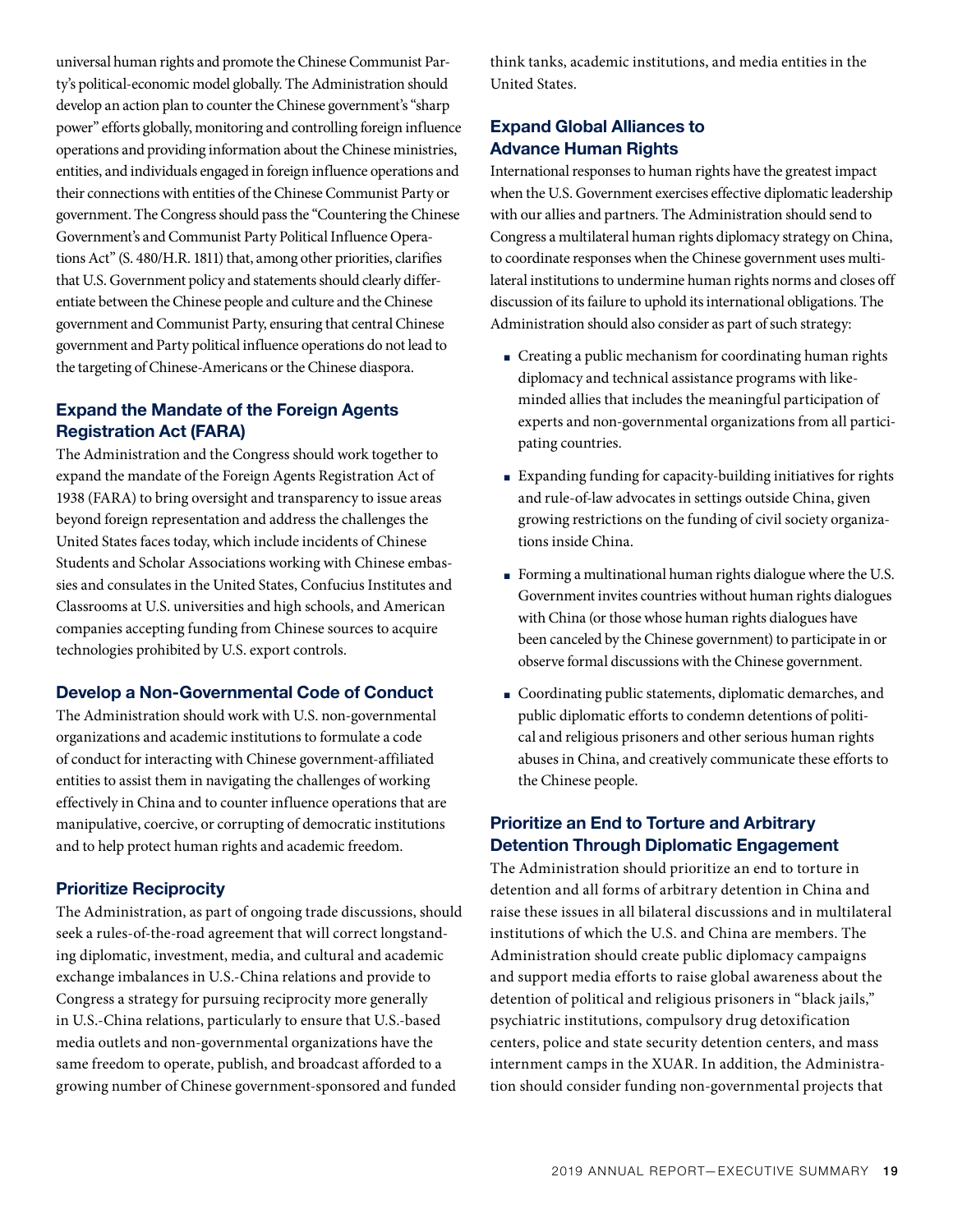assist individuals with submissions to the UN Working Group on Arbitrary Detention, in order to provide actionable information to the UN High Commissioner for Human Rights and UN system of Special Procedures, and to accumulate evidence on Chinese officials complicit in the torture and arbitrary detention of political and religious prisoners.

## **Take Meaningful Action to Address Human Trafficking**

To respond to China's "Tier 3" designation for failing to meet minimum standards for addressing human trafficking, the Administration should use all the tools available in the Victims of Trafficking and Violence Protection Act of 2000 and the Girls Count Act of 2015, including individual sanctions for officials and entities complicit in human trafficking. In addition, the Administration should send Congress a strategy to address forced labor in the XUAR, including by publicly identifying Chinese businesses profiting from such labor, assisting corporations to identify forced labor goods from the XUAR in global supply chains, and expanding the use of the "reasonable suspicion" standard found in the Trade Facilitation and Trade Enforcement Act of 2015 (TFTEA) to stop goods made with forced labor from entering the United States.

## **Protect North Korean Refugees**

The Administration should employ the tools available in the North Korean Human Rights Act of 2004 and the North Korea Sanctions and Policy Enhancement Act to expand efforts to

channel uncensored news and information into North Korea and to North Korean asylum seekers in China, including through defector communities, and to impose secondary sanctions on Chinese corporations, individuals, or banks that profit from North Korean forced labor and those assisting the North Korean government in avoiding international sanctions. The Special Representative for North Korea at the Department of State should provide Congress with a strategy to protect North Korean refugees in China, implement the recommendations of the Commission of Inquiry on Human Rights in North Korea, and close existing prison labor camps and other forms of arbitrary detention in North Korea and in China where refugees are detained.

## **Advocate for Specific Political Prisoners**

Members of Congress and Administration officials at the highest levels should raise specific prisoner cases in meetings with Chinese government officials. Experience demonstrates that consistently and prominently raising individual prisoner cases—and the larger human rights issues they represent—can result in improved treatment in detention, lighter sentences or, in some cases, release from custody, detention, or imprisonment. The Administration should consider creating a Special Advisor for Religious and Political Prisoners to coordinate interagency resources on behalf of political and religious prisoners in China and globally. Members of Congress are encouraged to "adopt" individual prisoners and advocate on their behalf through the Tom Lantos Human Rights Commission's "Defending Freedoms Project."



Peaceful anti-extradition bill protesters in Hong Kong on the afternoon of July 1, 2019. Photo credit: Daniel Garrett